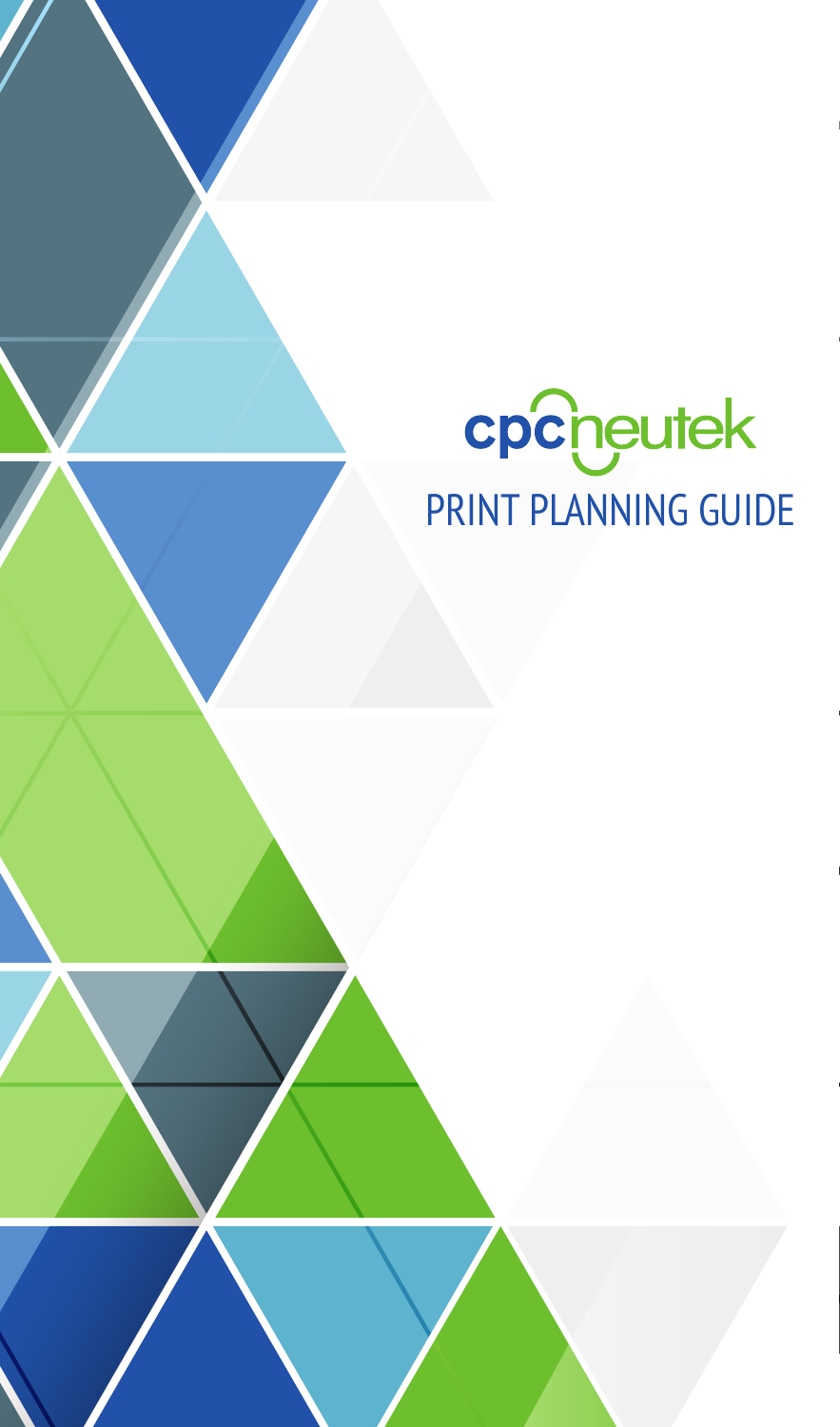eutek cp

#### **A MANUFACTURER'S PRINTER**

If you need ink on it, you have come to the right place. We can print everything, including brochures, labels, stickers, booklets, oversize posters, banners, POP displays, promotional materials, and that crazy rush project that just landed on your desk. CPCneutek specializes in partnering with our clients and understanding our clients' ever changing needs.

CPCneutek can provide the solutions you require.When it comes to working with manufacturers, we are on top of the game.With years of experience, we understand the unique needs of manufacturers and with the experience of our team; we are geared to providing the absolute best service, quality and value for our clients. Our goal is to be a business partner with our clients.

Ogden Plant 801-621-3335 1650 West 2650 South Ogden, UT 84401

Colorado Plant 970-242-3312 2800 Printers Way Grand Junction, CO 81506



cpcneutek.com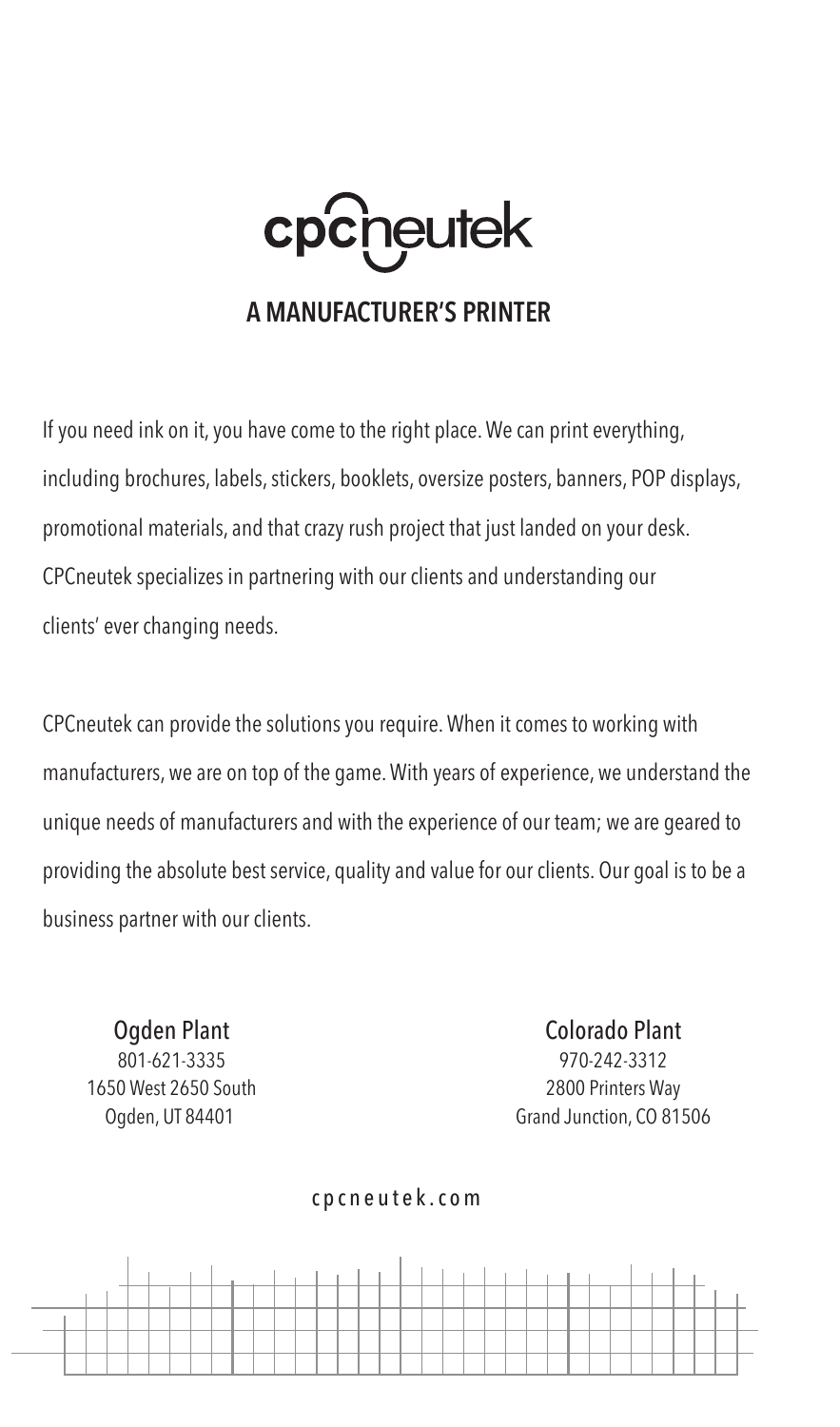# **CPCNEUTEK EQUIPMENT**

# **PRE-PRESS**

- Prepress NT server (2 –550 mhz CPU's, 1G RAM, Mirrored 10 Gig Sys, 250 Gig RAID)
- Monarch NT server(2-333 mhz CPU's, 512 mg RAM, Mirrored 9 Gig sys, 27 Gig RAID)
- Office/Goldmine NT server
- Web server (G3 333 Power Mac)
- Prinergy Connect server (2-2.4 ghz CPU's, 3G RAM, 500G RAID)
- 4-Epson 9900 Contract and Plotter Proofs (CGS Oris)
- X-rite I1 (IO table) Spectrophotometer for closed-loop color control.) We measure color and print YOUR file!!
- Heidelberg Supersetter Platesetter
- Power Mac and IMac Workstations
- Dell workstations
- Esko Artios Cad Packaging Software
- Esko Kongsberg XE10 Cad Table (Packaging Comps)
- New Roland Versa packaging proofing system 2016 see brochure!!
- Adobe Creative Suites
- Esco Automation Engine
- Esco Artwork NEO
- Kodak Preps
- Kodak Trendsetter
- Epson Stylus Pro 9600 Proofer
- Epson SureColor P8000

# **SOFTWARE**

We accept files in:

- Adobe InDesign
- Adobe Illustrator
- Adobe Photoshop
- PDF
- QuarkXpress

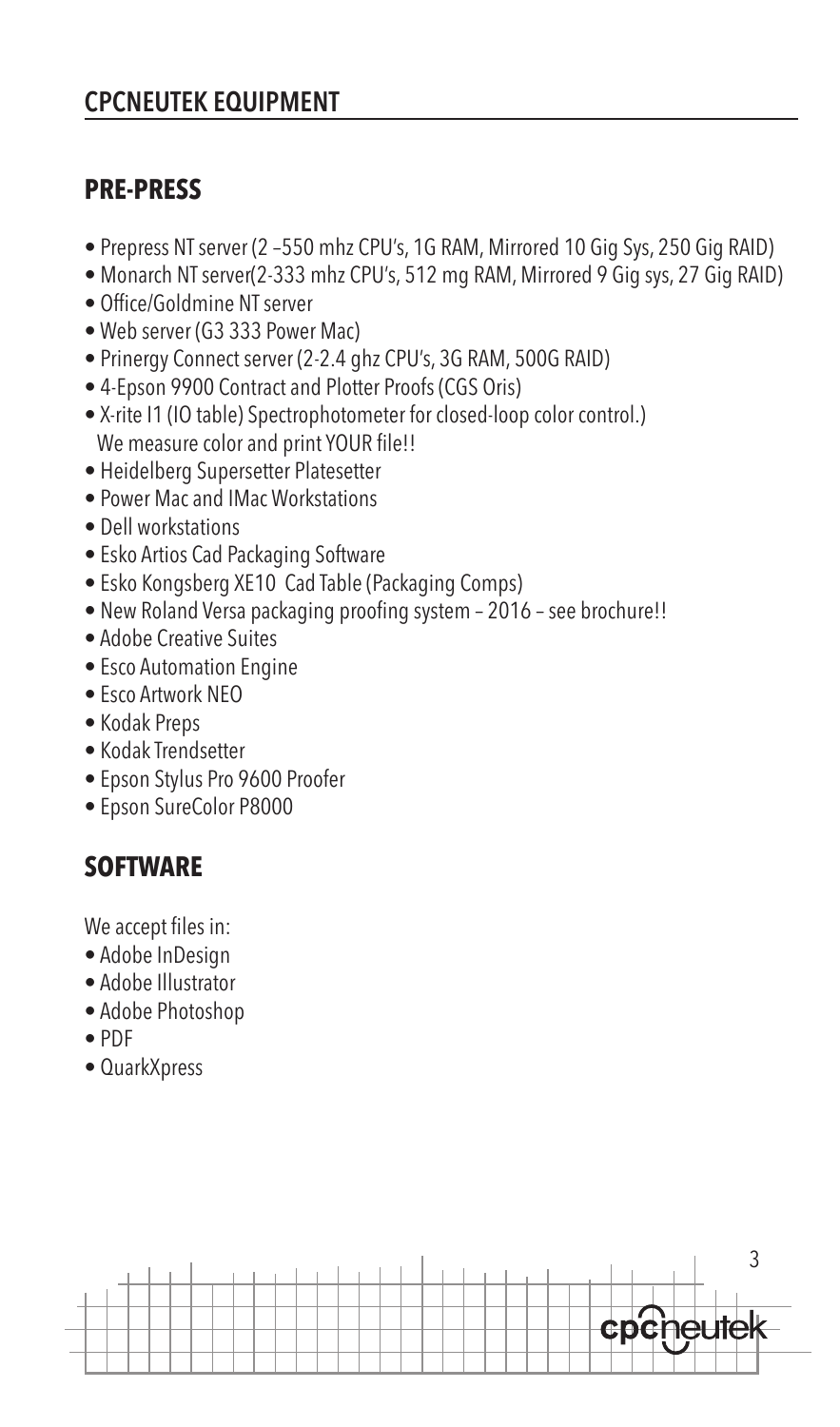# **ROLL TO SHEET CONVERTING SYSTEM**

Maxson Dual Knife Rotary Sheeter. 62 inch roll capacity with four towers and waste extraction system. Greatly reduces waste while improving press efficiencies!!

# **PRESSES**

## **OFFSET**

### **2016 HEIDELBERG SX 102 – 8 COLOR PERFECTOR WITH AQ COATER**

- Sheet size of 28" X 40" straight or perfecting. Max image area of 27.5 X 39" (straight or perfecting). Maximum thickness – 24pt
- Prints up to 600 LPI while producing 15,000 sheets per hour, also while perfecting
- Continuous feed and delivery system eliminates changing loads and wasting paper
- PerfectJacket impression cylinders are silicon coated titanium
- Automatic register control, plate clamping and wash-up central control
- Automatic InkLine distribution system for clean, efficient, and even coverage througout the entire press run
- Inking system temperature control for optimized conditions
- Prinect Image Control "Next Generation" see supporting documentation

## **HEIDELBERG SPEEDMASTER CD 74 - 8- LPL** (prints 4+aqueous coating/4+aqueous

coating in one pass, or up to 8 color  $+$  aqueous straight printing)

- Sheet size of 23 X 29-1/8 (straight or perfecting). Max image area of 22" x 29" (straight or perfecting). The smallest perfecting sheet size is 11.75" X 11"
- Maximum thickness 32 pt.
- Prints up to 600 LPI while producing 15,000 sheets per hour, also while perfecting
- PerfectJacket impression cylinders are silicon coated titanium
- Automatic register control, plate clamping and wash-up central control
- Automatic InkLine distribution system for clean, efficient, and even coverage througout the entire press run
- Inking system temperature control for optimized conditions
- Special Packaging Retrofit Press will print 4 colors apply AQ turn then print 4 colors and die cut up to 24pt board all in line!!

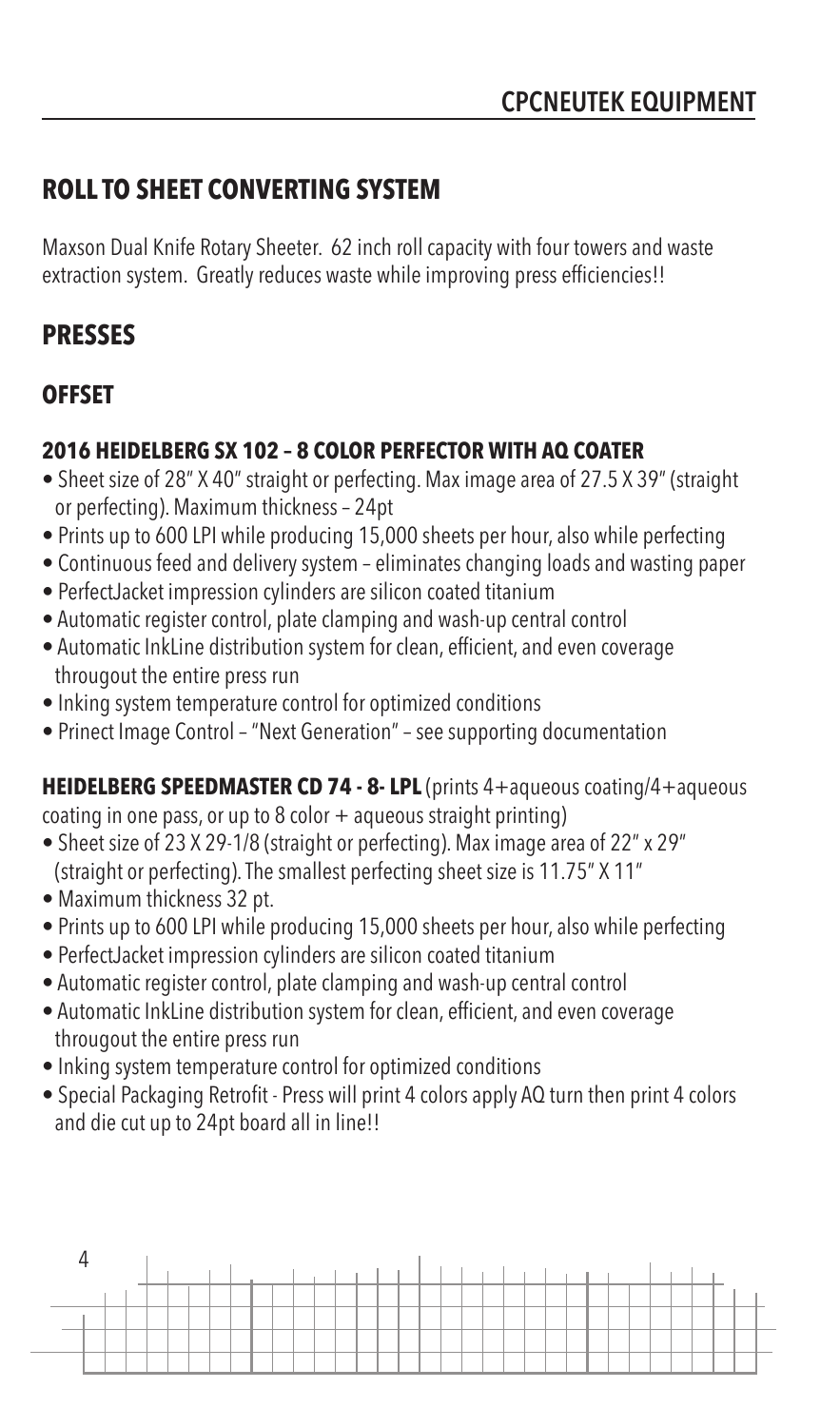#### **HEIDELBERG SPEEDMASTER CD 102 – 6 COLOR WITH AQ COATER**

- Sheet size of 28" X 40". Max image area of 27.5 X 39".
- Maximum thickness 38 pt.,
- CPC 1.04 CP Tronics
- Tower Coater
- Auto Plate,
- Triple transfer cylinder
- Auto Blanket and roller wash,
- Continuous feed and delivery
- Speeds up to 12,000 sheets per hour

#### **RYOBI 3302M** - 2 Color Press

- Sheet size 13.39" x 17.72".
- Max image area of 12.99 x 17.24".
- Ryobi 3302M is a true two color offset press with two blankets and a shared impression cylinder
- Varn Kompac metered dampening system
- Speeds up to 10,000 sheets per hour

OUR SPEEDMASTER PRESSES ARE INTERFACED WITH CPC32 FOR STARTING INK DENSI-TIES AND "NEXT GENERATION" IMAGE CONTROL (SPECTRPOTOMETRY), WHICH ENSURES CONSISTENT COLOR TROUGHOUT THE PRINT RUN. NEW 2016 – SEE BROCHURE!!

### **DIGITAL**

#### **HP INDIGO DIGITAL PRESS – 5600**

- Sheet size of 12 1/2 x 19
- Max image area 11 7/8 x 17 7/8
- Max thickness 18pt
- W2P automated integration
- 6 colors
- Fusion Pro for high-speed text and image personalization VDP
- Expressions software creates personalized messaging out of any image

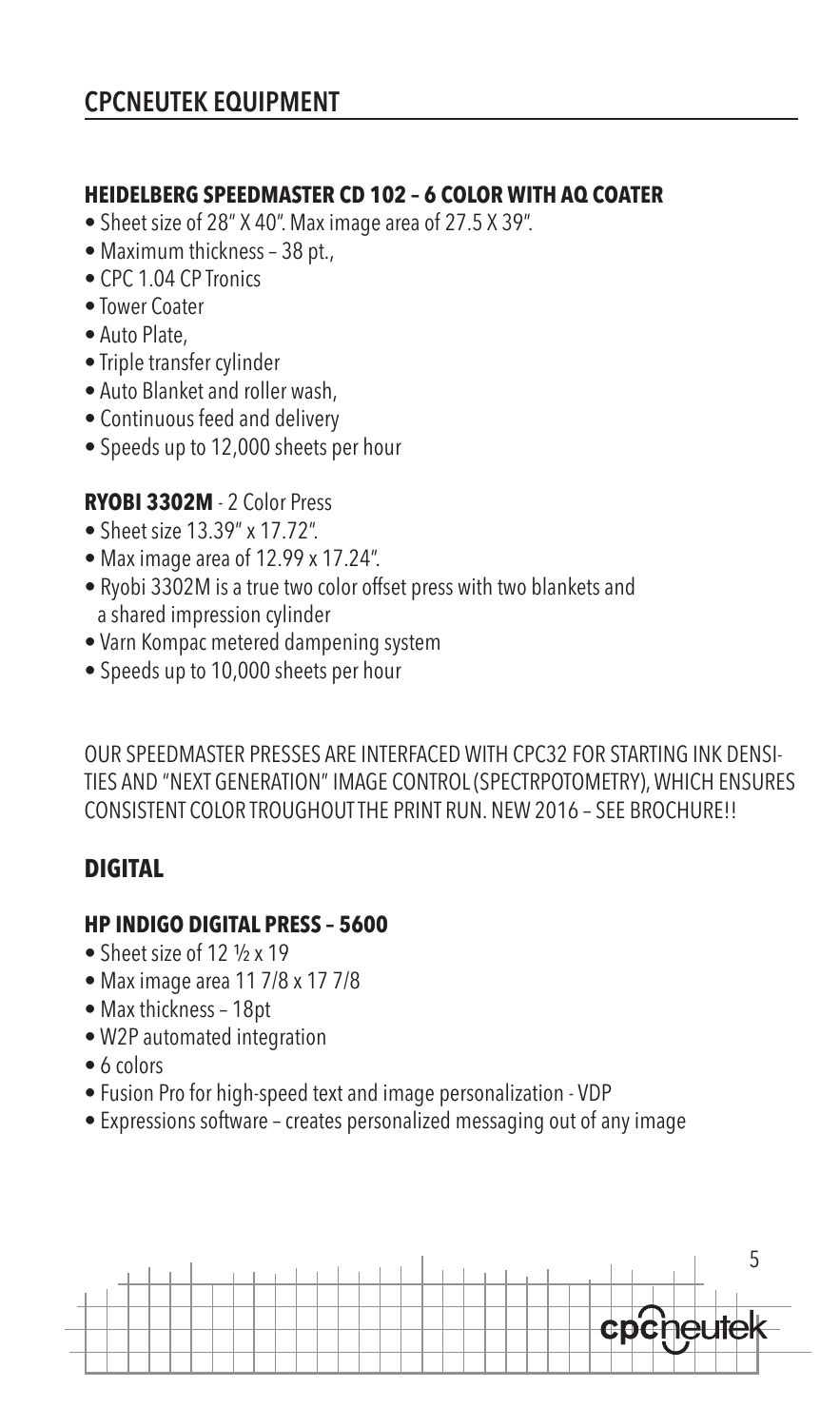#### **XEROX COLOR 1000I PRESS** (Process + Clear Ink)

- Sheet size of 13 x 19.2
- Max print area of 12.83 x 19.05
- Rated Speed of 100 sheets per minute based on 8.5 x 11 4/0
- Closed-loop color process controls,
- Inline booklet maker finisher
- Square fold trimmer module
- 2400 x 2400 dpi,
- Specialty stock such as synthetics and polyesters
- $\bullet$  +/- 0.5mm front to back registration, clear ink finish in line

#### **EPSON SUREPRESS** - Digital Label Press

- Sheet size of 13" x up to 36" repeat
- MicroPiezo Inkjet technology
- Variable droplet technology for smooth gradiations and accurate colors
- White ink capability
- Very short run label solution
- 4 color process + green and orange for truer pms color matching, matches 98% of pms colors
- Standard self-adhesive label stock and film, semi-gloss, gloss and matte paper,
- BOPP, PET, Yupo, clear and metallic films

#### **I JET INKJET PRESS**

- Full color full bleed envelopes
- Coin size envelopes up to 9 x 12
- Full VDP integration for direct mail

#### **XID 9300 NAME BADGE PRINTER**

#### **VIDEOJET BX6600 LNKJET PRINTER – GRAPHICS AND ADDRESSING**

#### **DACO REWIND SI-330**

#### **WEB TECHNIQUES WT25 TABLE TOP REWINDER**

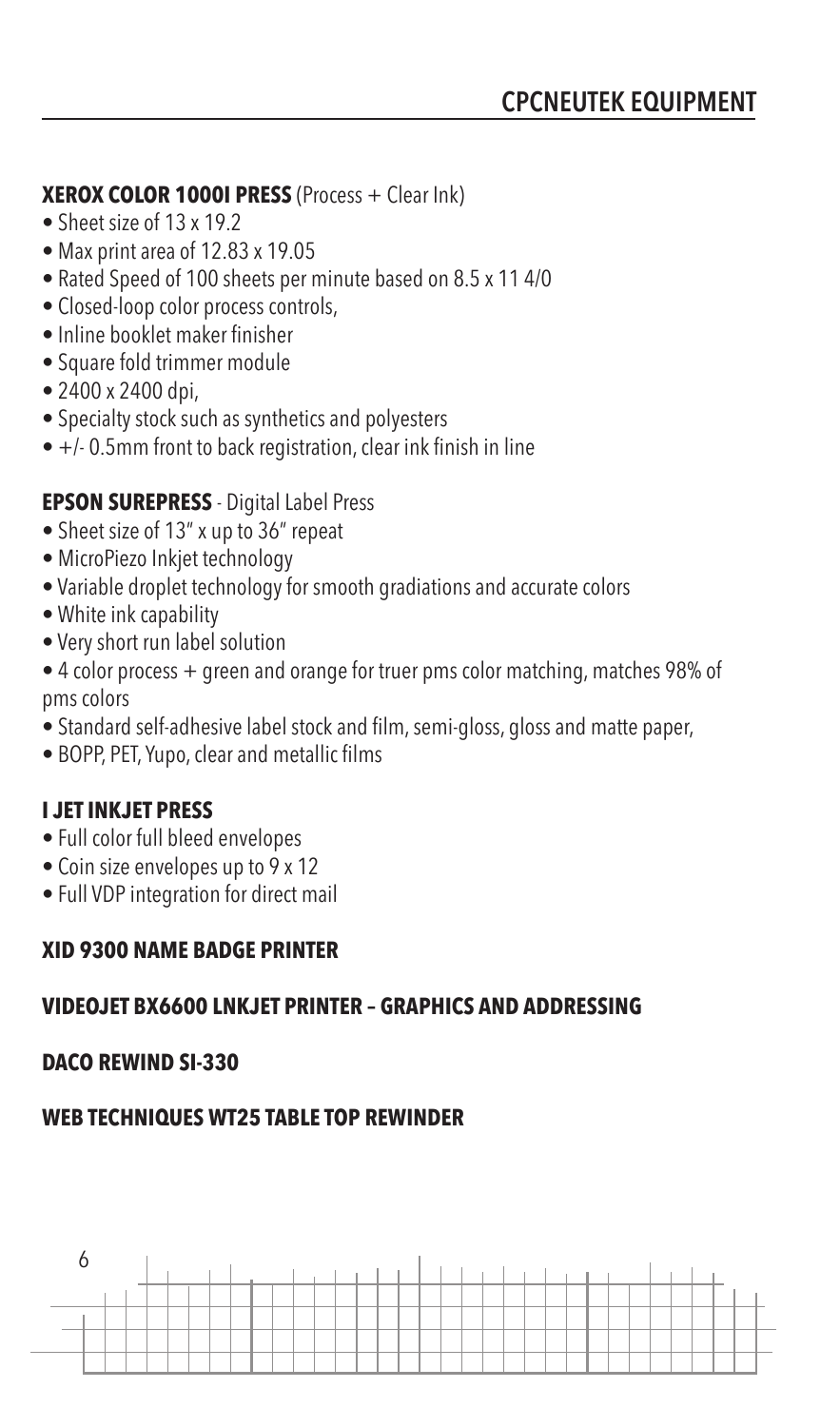# **CPCNEUTEK EQUIPMENT**

# **DIE CUTTING, FOILING AND EMBOSSING**

Two - 12" x 18" Heidelberg Cylinder presses - Foil-stamping, embossing, and die-cutting One - 29 x 41.3 Heidelberg Varimatrix - High speed Die-cutting and embossing. Includes internal stripping and waste extraction stations.

# **FLEXO**

#### **MARK ANDY 2200 13" 8 COLOR**

- Sheet size of 13" x up to 24" repeat or sheeted
- Rated speed up to 500 fpm (feet per minute)
- Two station inline die cut, inline lamination, inline slitting,
- Dual cantilevered rewinds, Powerscope 3000 viewing system with 17" monitor,
- 8 UV stations, 3 water stations, web turnbar with delam/relam
- Standard self-adhesive label stock and film, semi-gloss, gloss and matte paper,
- BOPP, PET, Yupo, clear and metallic films

# **WIDE FORMAT**

**AGFA JETI MIRA MG2732 S/HS** – Rigid and Roll Wide Format

- Rigid Sheet size of 8.82 ft. x 10.46 ft., print area is the same
- Roll to Roll sheet size 6.72 ft. x depends on roll length, print area is the same
- Speeds vary based on resolution. Resolutions from 600 x 600 up to 700 x 1200 dpi
- Thickness up to 2", Six color + White ink, High pigment UV inks, 7pl droplet size producing stunning detail and text down to 4 point type, virtually unlimited substrates

#### **SEAL 54 LAMINATOR**

### **GRAPHTEC CE600 PLOTTER CUTTER**

### **GERBER 408 CNC ROUTER**

### **FSC FLETCHER A FRAME CUTTER**

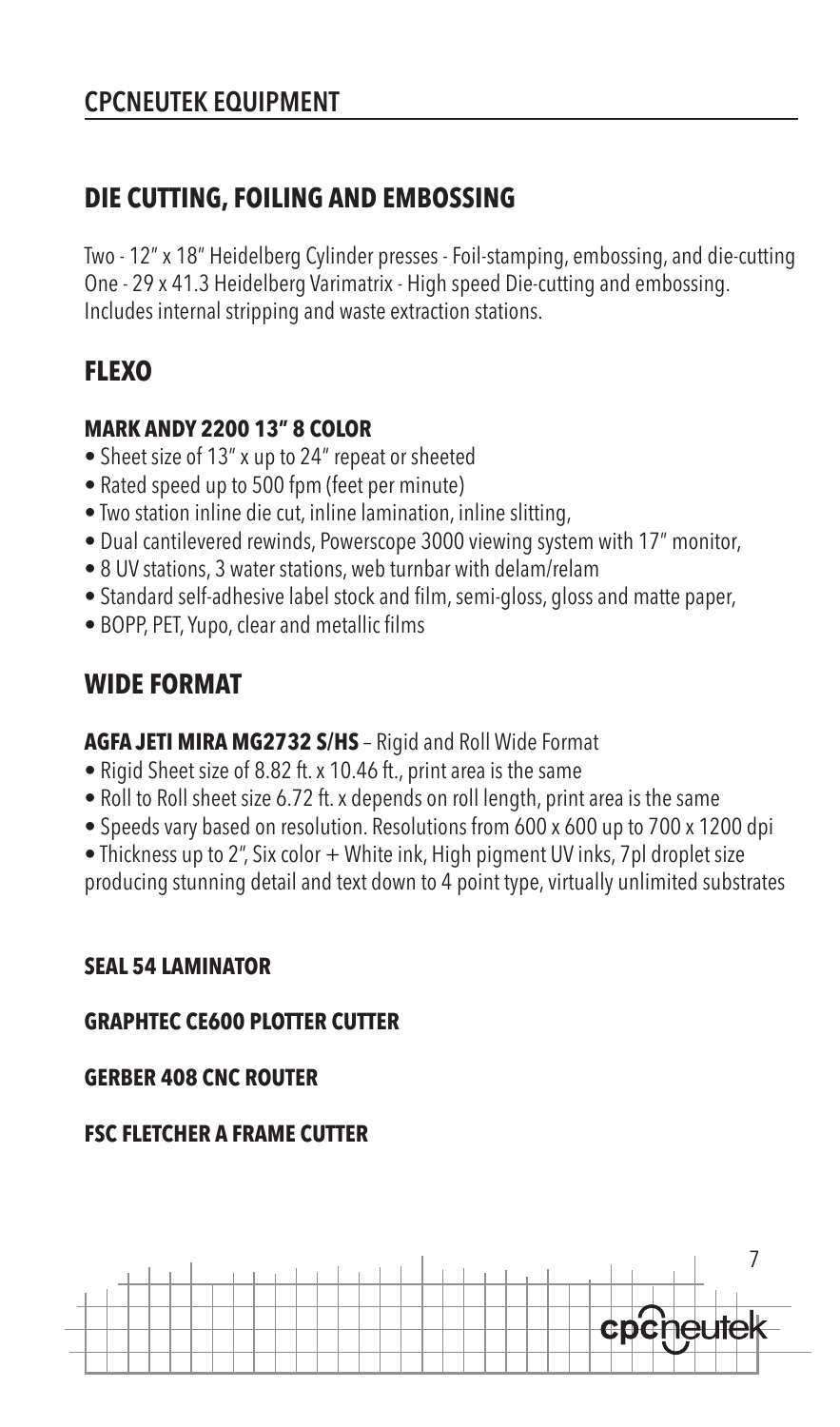### **BINDERY**

- 2 Polar 115 Cutting systems with 8 inch throat and COMPUCUT
- ST400 saddle stitcher / booklet maker 6 Pocket with 1 hand feed option
- 3- Heidelberg continuous folders. One with gatefold capabilities.
- 2- MBO Folder with parallel, right angle and gatefold capabilities
- Kolbus 22 pocket perfect binder
- Bostitch Stitcher

• USP 13 Universal Speed Punch - Comb binding, Wiro binding, Velo binding and Color Coil binding. Punches up to 120,000 sheets per hour!!

- 2 Shrink Wrapper
- 5 hole drill
- 20 Tower collator
- Roll label applicator
- Tec Lighting MegaCoat 45" UV Coater
- Tec Lighting XC29-1-3A UV Coater
- Heidelberg 6 pocket + cvr ST270 Stitcher
- Heidelberg Stahlfolder RD66 6/6/4
- Stahl Folder 1220C-4-P-3
- Polar 115ED Cutter
- Polar 78 ES Cutter
- Shanklin F5A Shanklin T-7XL Shrink tunnel
- Kombi Shrink Wrapper KR-1
- Lantech Shrink Wrapper ST-700 Arpac Shrink Tunnel L-18
- Rollem 40" TR Score and perf machine
- Kansa Padder Series 3 XP283
- LEDCO Laminator
- Duplo DC-1 three tower 30 pocket collator

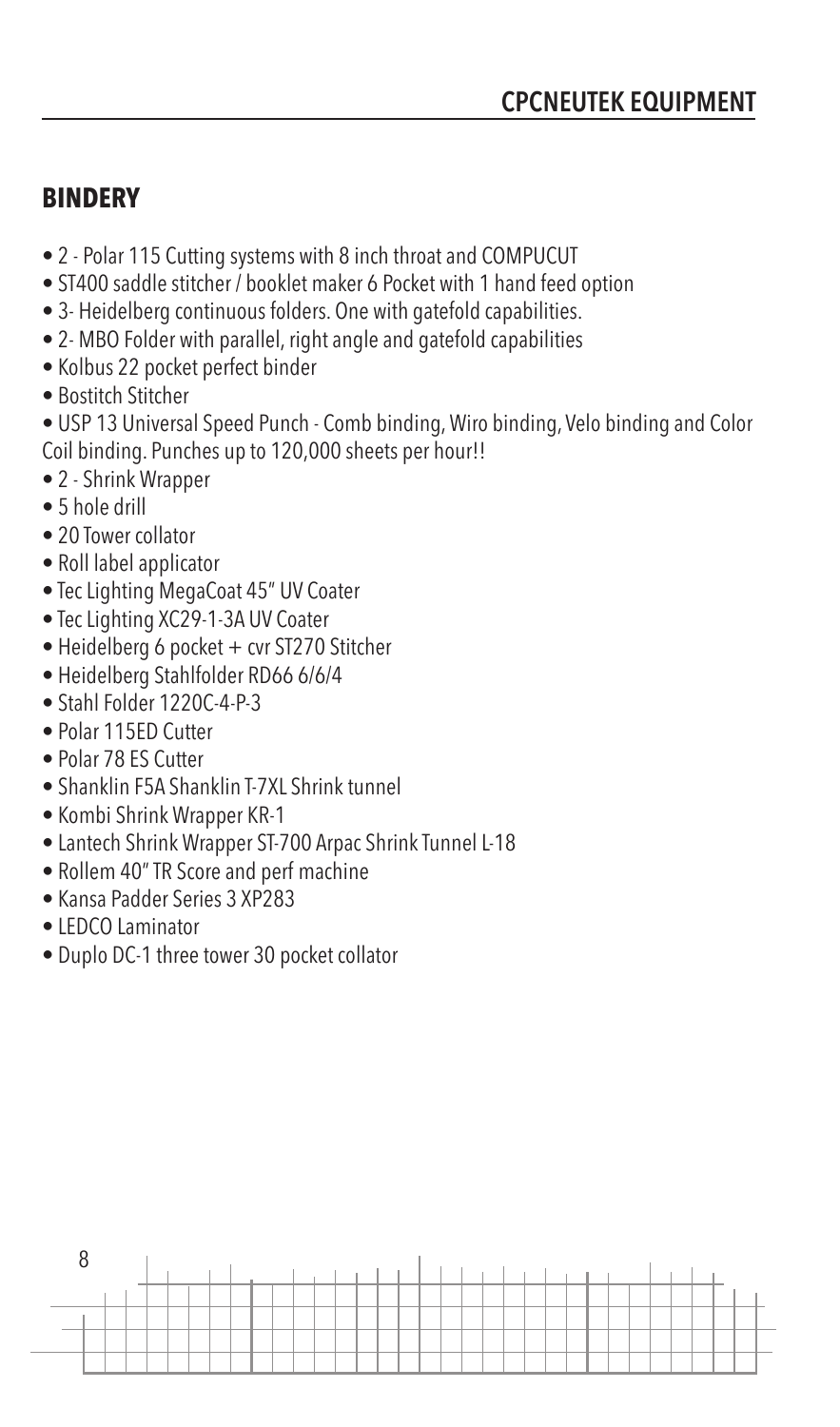# **CPCNEUTEK EQUIPMENT**

# **GLUING**

### **HEIDELBERG EASYGLUER 100**

- High speed packaging gluer
- Straight line folding cartons,
- Lock-bottom cartons,
- 4 and 6 corner collapsible boxes
- Double -wall cartons.

# **MAIL HOUSE**

Two - VideoJet Print Pro Digital Imaging Systems.

- Runs up to 50,000 pieces per hour with full mail sorting. Inkjets over AQ, UV and lamination
- Two Bell Howell 6 pocket envelope inserters

Three - high speed Tabbers

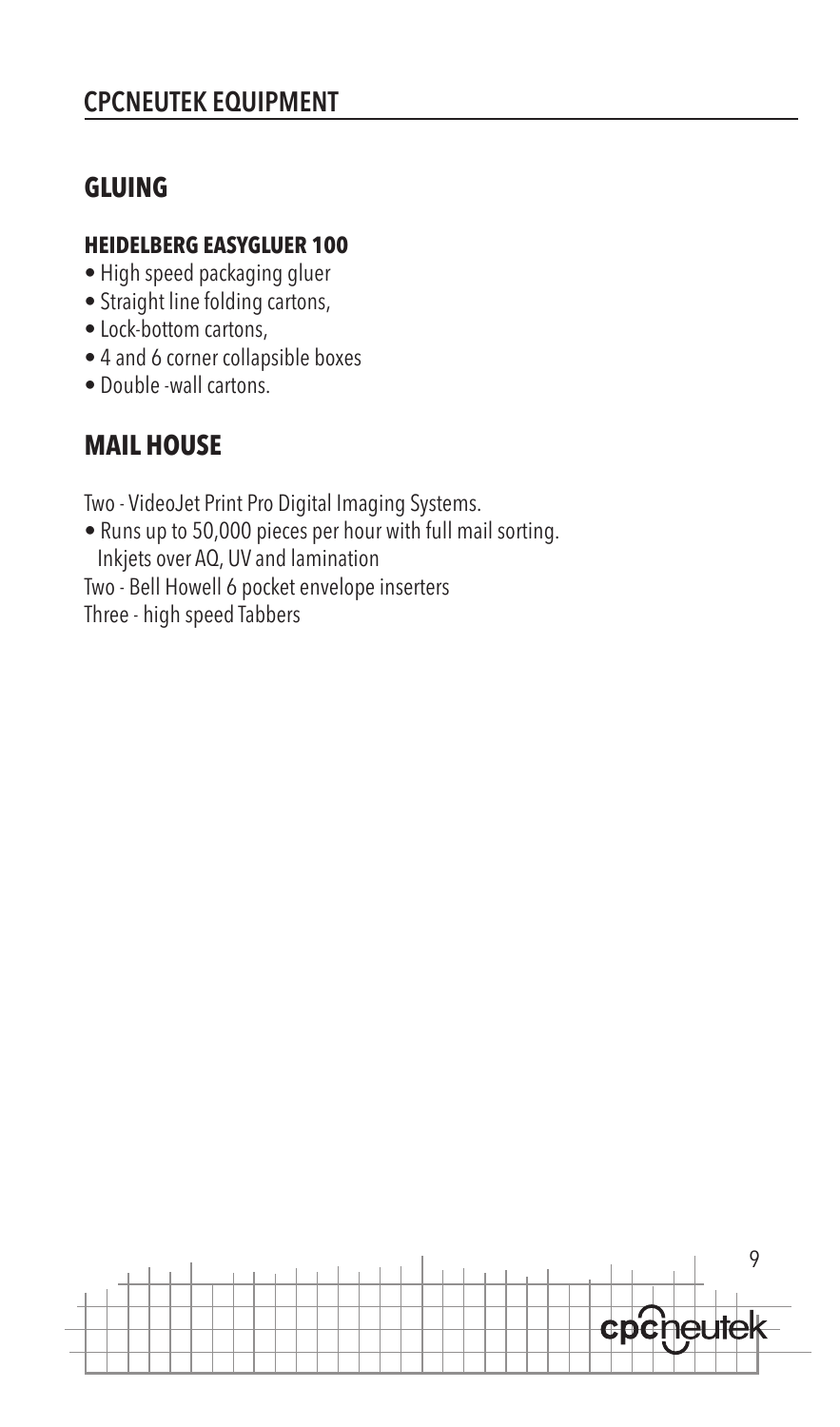### **Accordion Fold**

Also called a fan fold. Similar to a Z-fold but with an additional panel. The piece is folded twice in a zig-zag manner to form a "W" shape.

### **Additive Color**

Color produced by light falling onto a surface. Compare to Subtractive Color. Additive primary colors are Red, Green, Blue.

### **Adobe Acrobat**

Software package created by Adobe for converting any document to an Adobe Portable Document Format (PDF) file. Anyone can open your document across a broad range of hardware and software using the downloadable, free software Adobe Acrobat Reader, and it will look exactly as you intended.

### **Against the Grain**

When printing is at a right angle to the paper grain, it can cause problems in folding. A workaround for this is scoring.

### **Aqueous Coating**

Water-based coating applied like ink to protect and enhance printing beneath. Environmentally friendly.

### **Banding**

When screens do not transition smoothly. The steps between areas of lighter and darker screens look stepped or striped.

### **Bindery**

Where the finishing of printed material takes place. Some things that happen in bindery are trimming, folding, binding, drilling, and boxing.

## **Blanket**

Pad mounted on a cylinder of an offset press. Receives the inked image from the plate and transfers it to the surface to be printed.

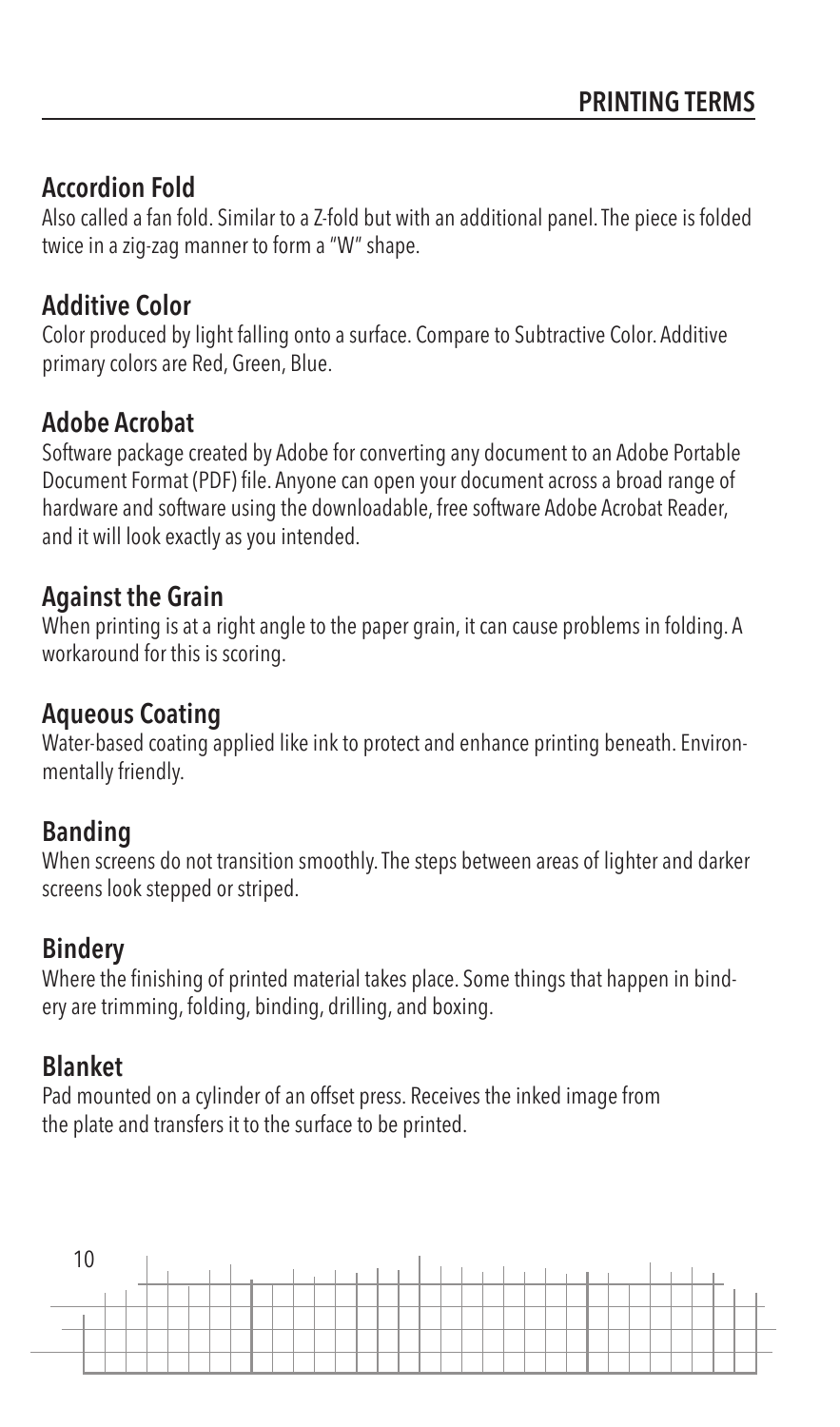### **Bleed**

Printing beyond the trim marks on a sheet so that when the piece is trimmed to its final size, color reaches the edge of the paper. Typically 1/8" (.125") of bleed is sufficient.

## **Blind Image**

A shape that is pressed into paper without applying ink or foil. Can be embossed, debossed, or stamped.

# **C1S**

Abbreviation for Coated One Side.

# **C2S**

Abbreviation for Coated Two Sides.

### **Camera-Ready**

A term commonly used to mean that a document is ready to go to press. Historically, this meant that the art was ready to be included in the final "mechanical" layout and photographed. Plates were then made from the film's negative. Now, in a digital-to-plate system, it simply means that a document is ready to be made into a printing plate.

### **Choke**

Technique of slightly reducing the size of an image to create a hairline trap or to outline.

## **Closed Gate Fold**

The same as an Open Gate Fold with an additional fold in the center to create 4 panels.

## **CMYK**

Abbreviation for Cyan, Magenta, Yellow, Key (Black), the four process colors.

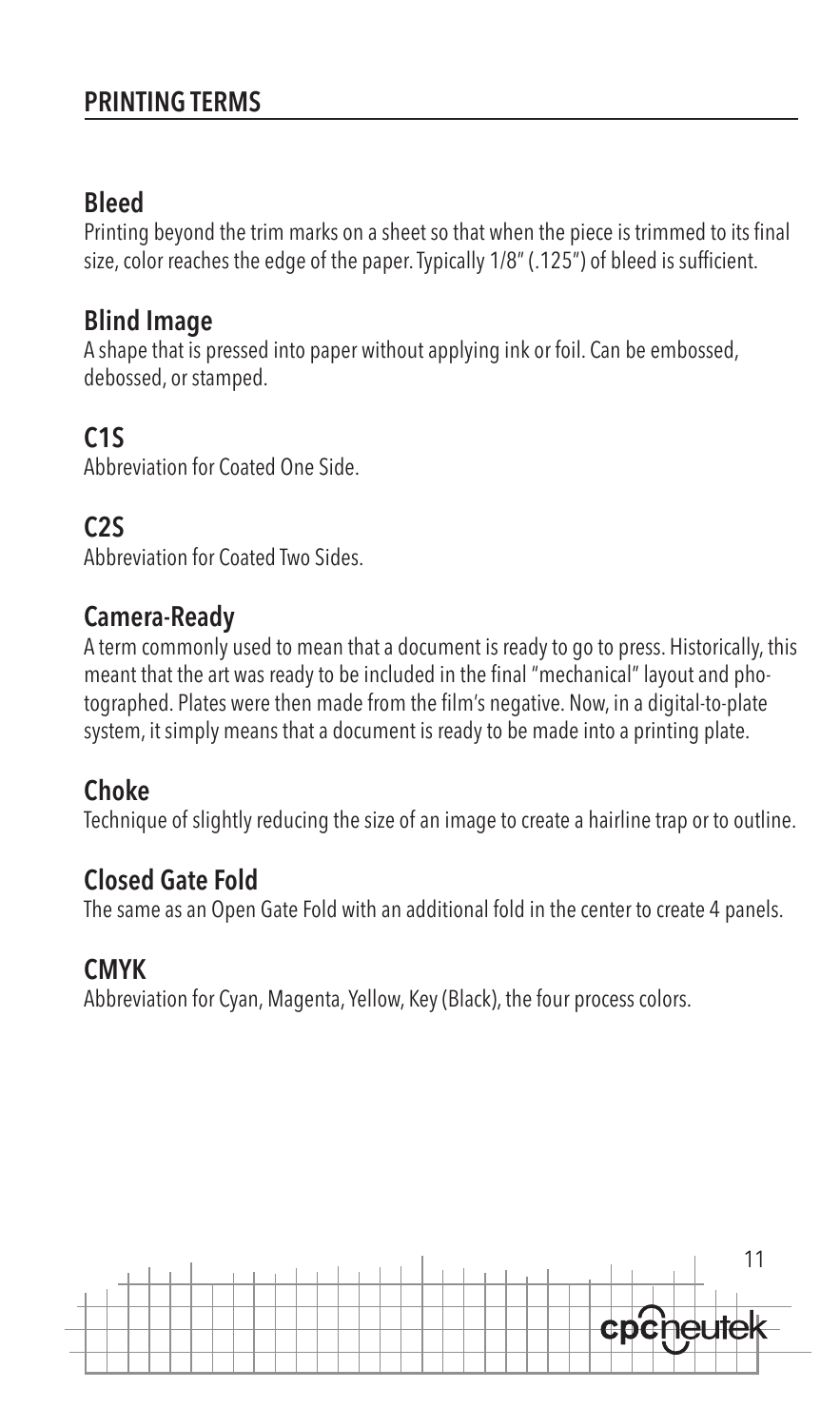## **Coated Paper**

Paper with a coating of clay to improve reflectivity and ink holdout. Coating types offered by CPCNeutek include Gloss and Matte.

# **Collate**

A term used in finishing for gathering sets or pages in a specified order.

## **Color Balance**

In CMYK prepress, percentages of each ink required to create a certain color. On the press, this term refers to the amounts of each ink added to match the desired color.

## **Color Bar**

A strip of colors in the trim area of a piece of printed material, used to ensure that all colors are printing correctly.

## **Color Correction**

Improving color separations by altering the electronic file, the amount of color burned onto a plate, or the amount of ink applied to a press sheet.

## **Color Matching System**

The process of ensuring that color remains the same when going from one medium to another. A popular Color Matching System (CMS) in the printing industry is the Pantone Matching System.

# **Color Separations**

The process of preparing color images by separating them into individual color components. In offset printing, this is traditionally Cyan, Magenta, Yellow and Black (CMYK). When these colors are printed on paper in small dots, the human eye combines them to see the final image.

## **Contrast**

The degree of tones in an image, ranging from highlights to shadows.

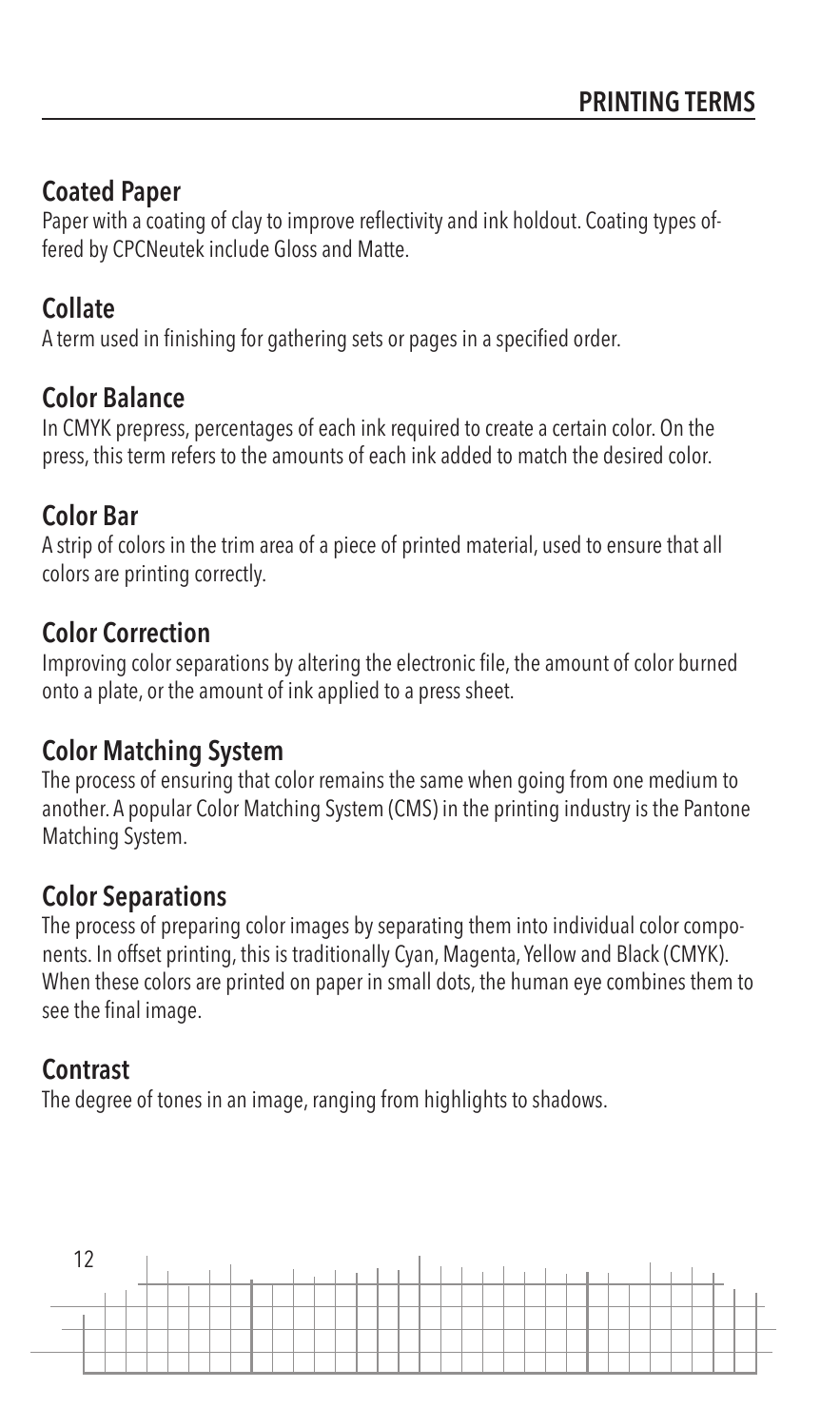### **Cover Stock**

Thick paper used for items such as menus, posters, folders, and business cards.

### **Coverage**

Amount of ink covering the surface of the paper. Usually expressed as light, medium, or heavy.

# **Crop**

Removing outer parts of a picture or image to improve framing, accentuate subject matter or change aspect ratio.

## **Crop Marks**

Also called trim marks. Printed marks that show where to trim a printed sheet.

### **Cure**

Drying inks or varnishes to ensure good adhesion and prevent offsetting.

## **Cyan**

An icy blue color that is one of the four component colors in the CMYK model, with Magenta, Yellow and Black.

## **Debossing**

A shape that is pressed into paper. The resulting area is lowered.

## **Densitometer**

A device used in quality control to measure the degree of darkness of printed ink.

# **Density**

The degree of darkness in an image or photograph.

# **Die**

A shape or blade used in embossing or for cutting a sheet into a specific shape.

# **Die Cutting**

Cutting a sheet into a specific shape using a steel cutting die.

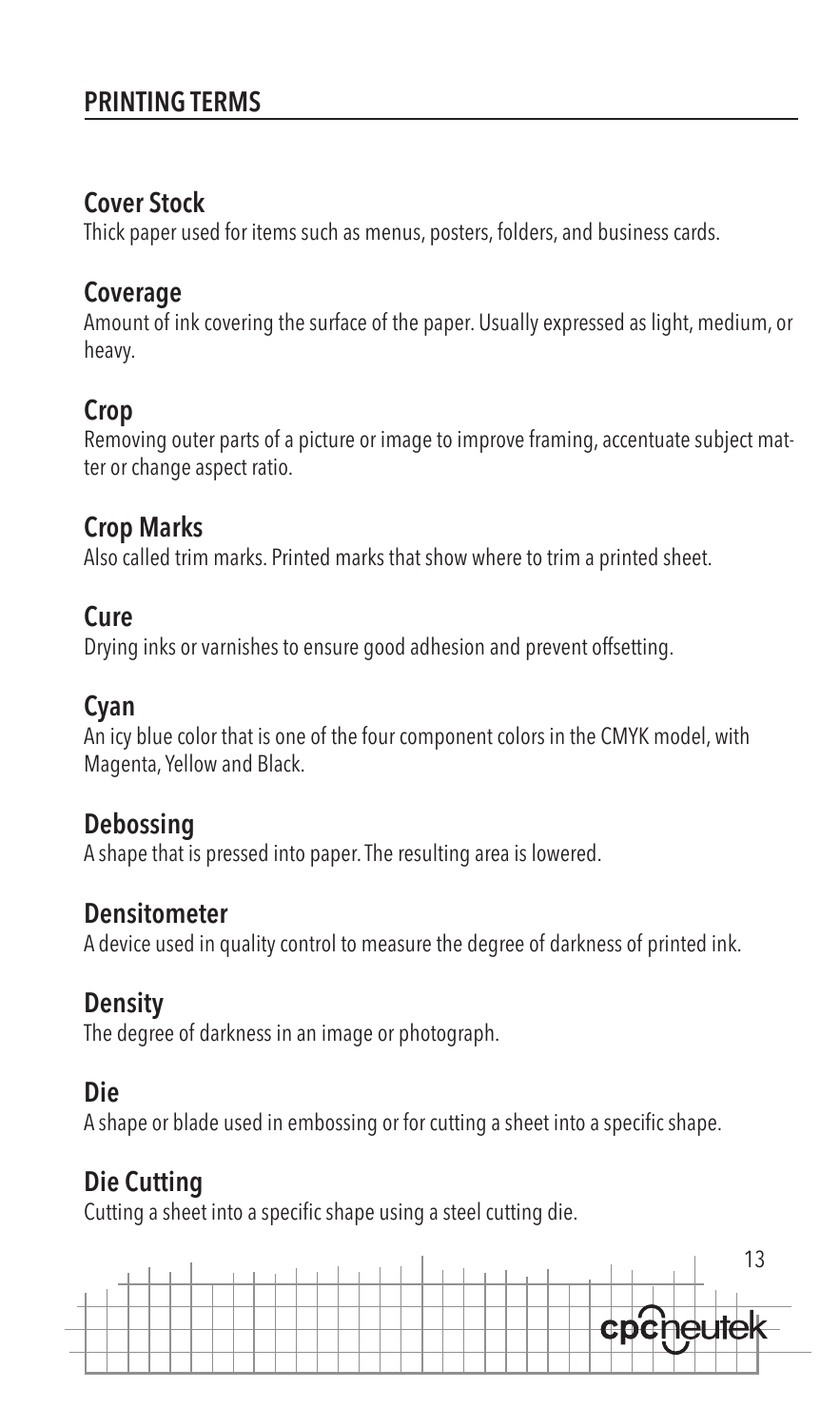# **Digital Printing**

Printing directly from a digital file onto a variety of media. Usually used for small or short-run jobs at a higher cost per page. Higher cost is offset somewhat by avoiding the technical steps required to make plates and set up a press. Digital Printing allows for variable data printing, printing on-demand, and shorter turnaround times than traditional offset printing.

# **Digital Proof**

A proof delivered electronically rather than in paper form. The most usual file format is PDF.

## **Dot Gain**

Also called spread. A term that expresses how much the size of a dot on film will increase when ink hits paper.

## **Dots Per Inch**

Measurement of the resolution of an image. Abbreviated DPI.

## **Double Parallel Fold**

A fold where the piece is folded in half, then half again, creating 4 panels on each side. Folds are parallel to each other.

### **DPI**

Abbreviation for Dots Per Inch. Measurement of the resolution of an image.

### **Duotone**

A halftone picture made up of two colors.

## **Embossing**

A shape that is pressed into paper. The resulting area is raised.

## **Finish**

(1) Surface of a coated paper, i.e. gloss or matte. (2) Term for trimming, folding, bindery and other post-press processes.

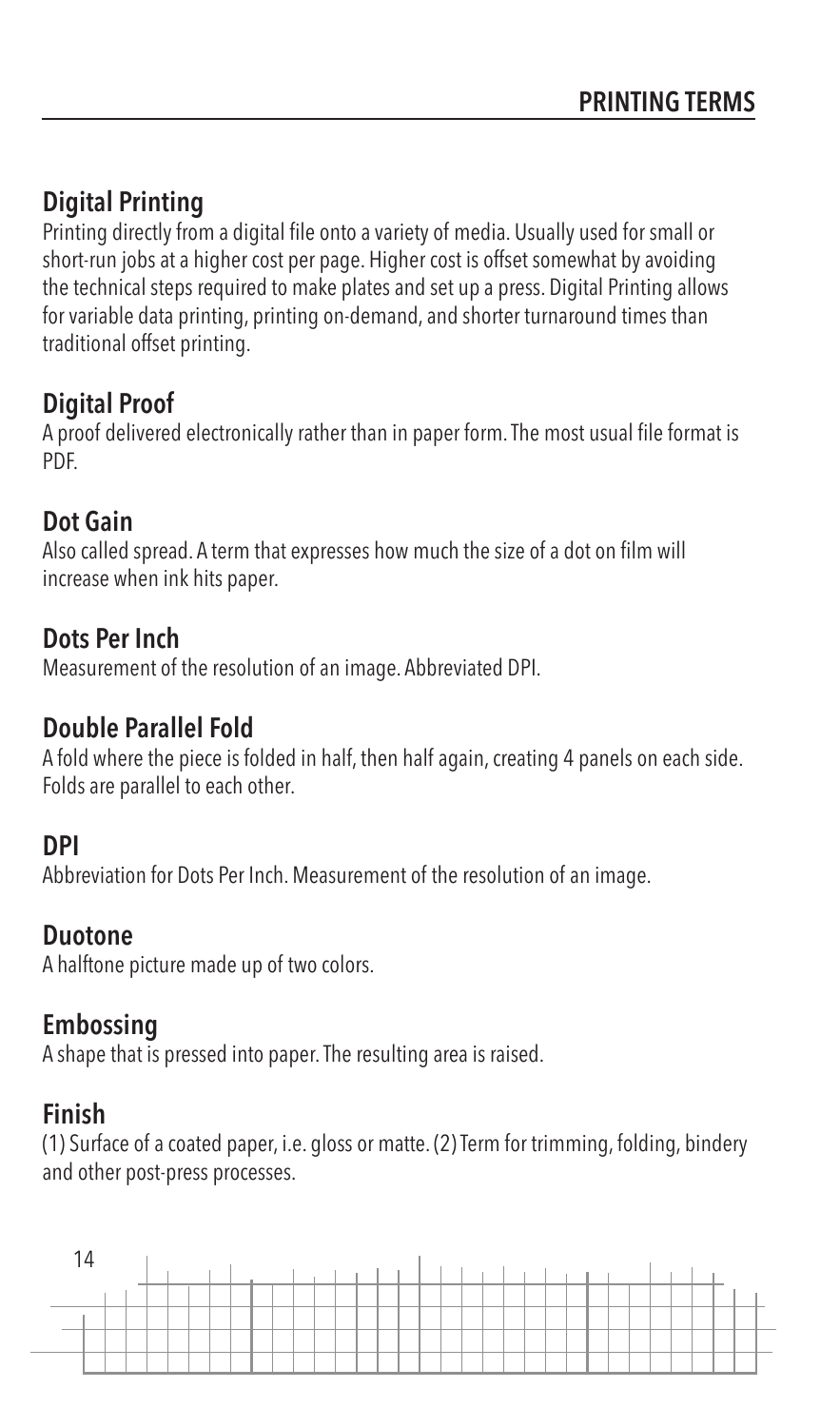### **Finished Size**

Size of finished printed piece after production is completed, as compared to Flat Size.

## **Flat Size**

Size of printed piece after printing and trimming, but before folding and other finishing, as compared to Finished Size.

## **Flood**

Also called Flood Coat. Covering a printed sheet completely with ink,varnish or some other coating.

# **Foil**

Metallic or colored material on plastic sheets or rolls used in foil stamping, foil embossing, and foil debossing.

## **Folder**

Bindery machine for folding printed material.

## **For Position Only**

Placing photos or copy in a mechanical to indicate size and placement, but not intended for production. Abbreviated FPO.

## **Four-Color Process**

Four basic colors (Cyan, Magenta, Yellow and Black) are combined to create a complete range of color.

### **Four-Panel Roll Fold**

4-panel fold where the piece is folded inward at one end and then inward again, as if you are rolling it up.

# **FPO**

Abbreviation of For Position Only. Placing photos or copy in a mechanical to indicate size and placement, but not intended for production.

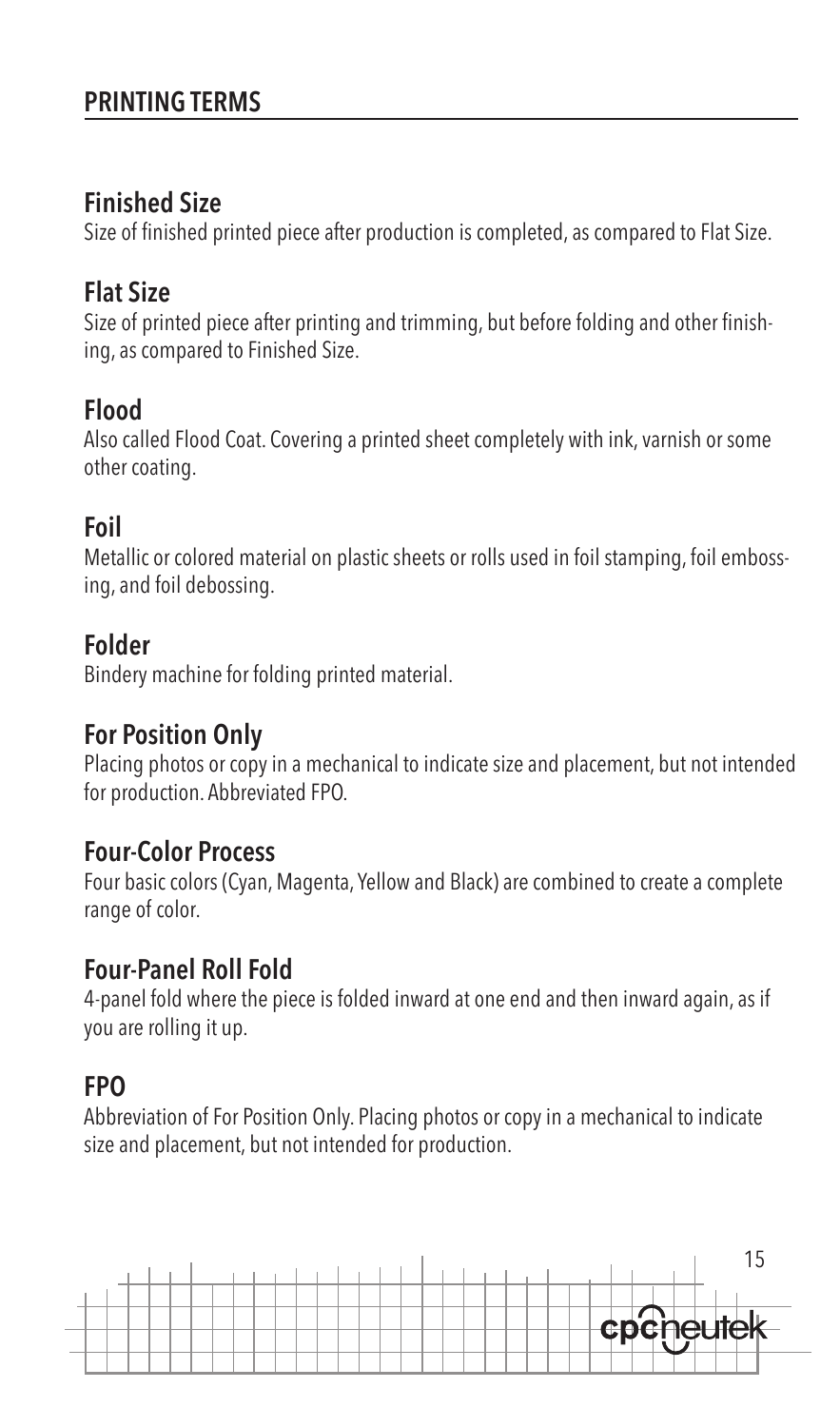# **French Fold**

Also called a Quarter-Fold. Paper is folded once vertically, then horizontally, for a 4-panel fold.

## **Gate Fold**

A fold where both sides fold toward the gutter.

### **Ghosting**

A faint image that appears on a printed sheet where it was not intended.

### **Gloss**

A shiny finish that reflects light.

### **Gradient**

A color transition accomplished with screens.

### **Grain**

The alignment of fibers in a paper sheet. Grain is important because paper will crack if folded against the grain.

### **Gripper**

System of metal finger-like devices that pull the leading edge of a sheet of paper through the press.

## **Gripper Edge**

The area of the sheet where the ripper grabs the paper.

## **Gripper Space**

Unprintable space along the gripper edge.

### **Gutter**

The inside margins of a folded or bound piece.

## **Hairline**

A term meaning a very thin line or small space.

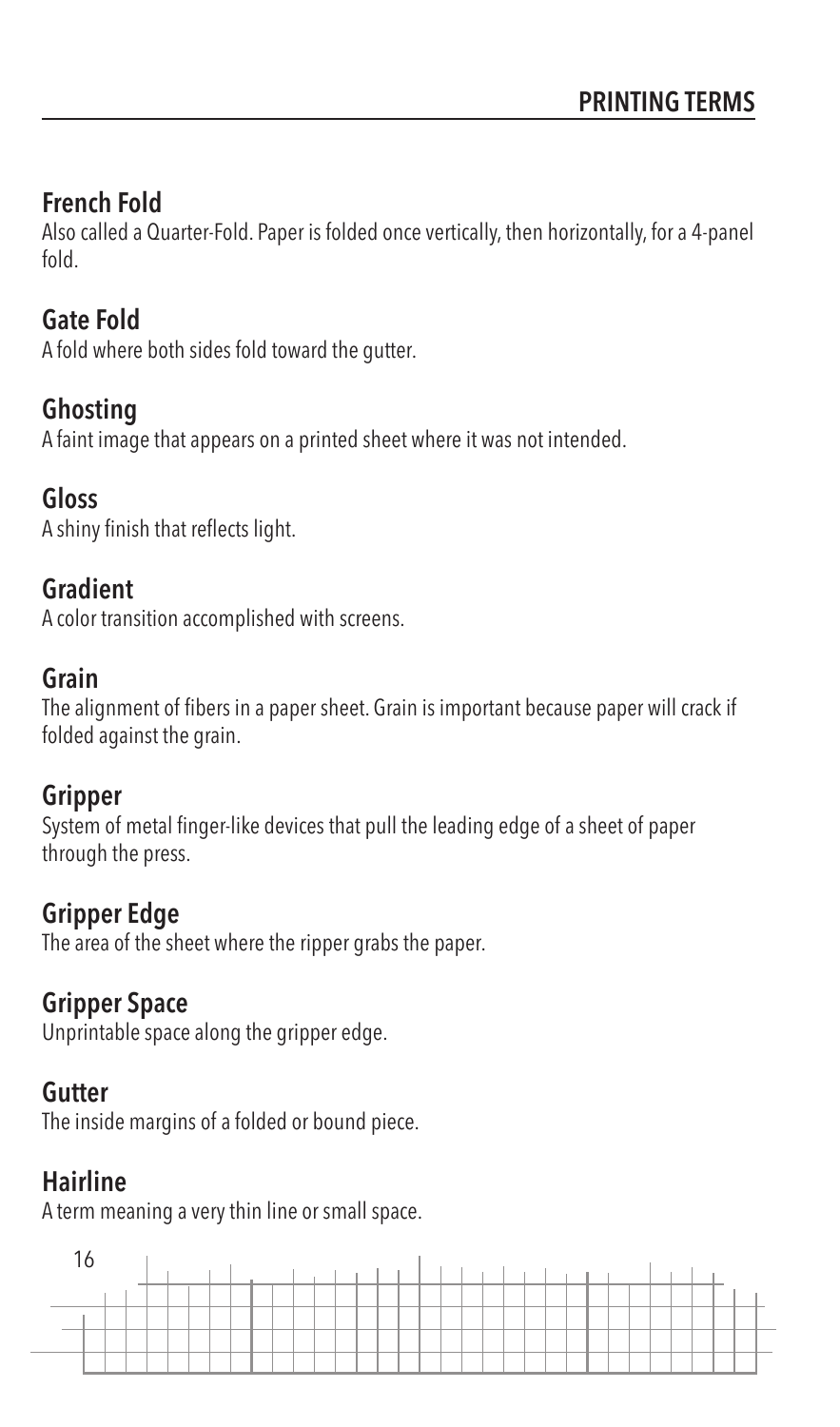# **Half-fold**

Sheet is folded in half, creating 2 panels on each side.

# **Halftone**

The process of converting a continuous tone image into dots for printing, or the result of this process.

# **Hard Copy**

The output of a computer printer, or typed text sent for typesetting.

# **Hickey**

Reoccurring, unplanned donut-shaped spots that appear in the printed image from dust, lint or dried ink that get stuck to the blanket cylinder of an offset press.

# **Highlight**

Lightest portions of a photograph or halftone. Compare to Midtones and Shadows.

## **Hue**

A specific color, such as red or green.

# **Image Area**

Actual area of the printed piece on which ink can appear.

## **Imposition**

Positioning printed pages so they will appear in the proper order when the piece is folded and bound.

# **Impression**

One press sheet passing once through a printing unit.

# **Imprint**

Adding copy to a previously printed page, such as printing an employee name on a preprinted business card shell.

# **Indicia**

Postal information placed on a printed product.

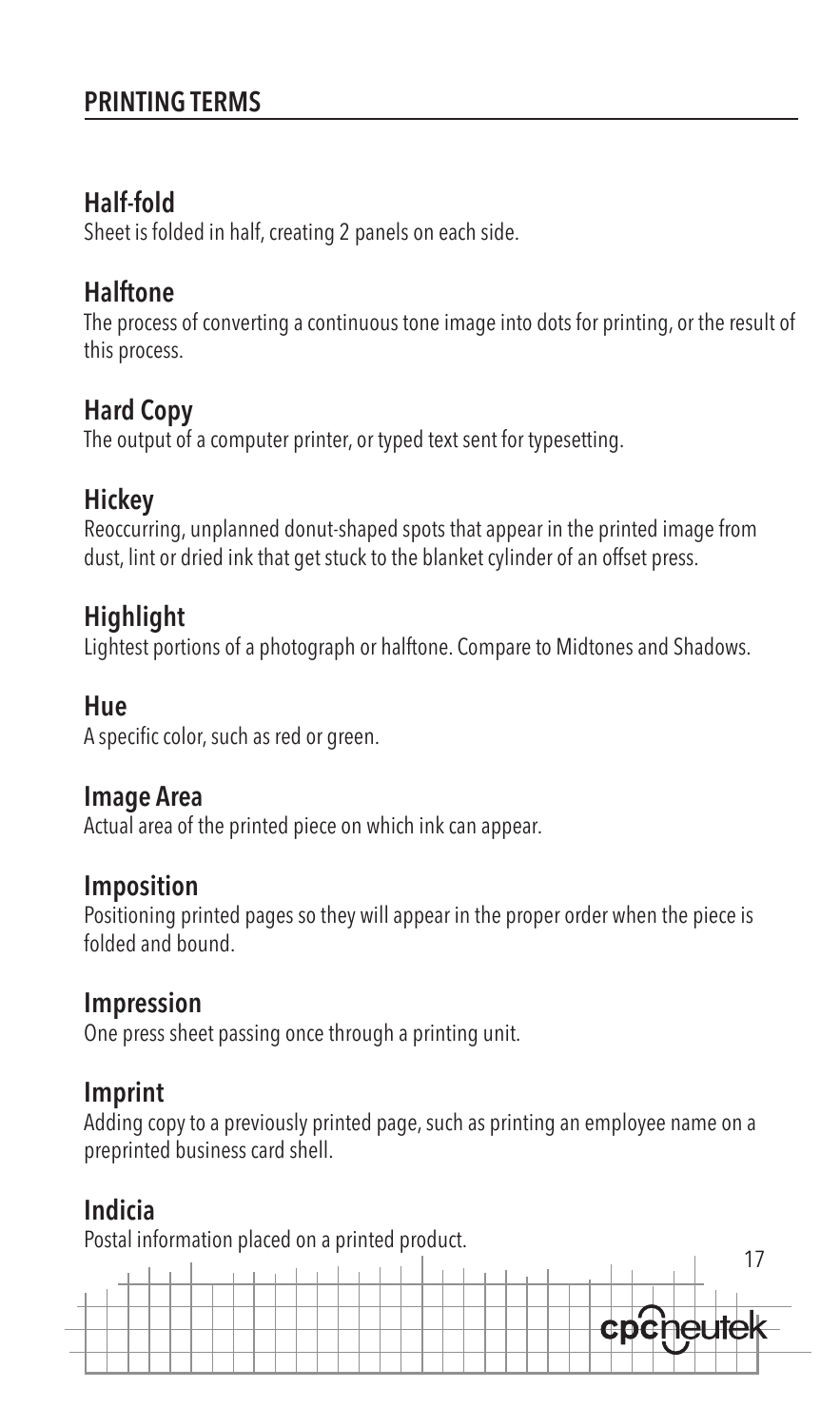# **Jogger**

A machine with a sloping platform that vibrates to even up stacks of printed material.

# **K**

Abbreviation for black in 4-color process printing, CMYK.

## **Kiss Die Cut**

To cut the top layer but not the backing of self-adhesive paper. Used when cutting stickers.

## **Knockout**

Type, graphic or other image produced by printing around its outline, allowing the paper to show through. Also called Reverse.

# **Leading**

Amount of space between lines of type.

# **Letter Fold**

Two folds that create three panels on each side. Both side sheets fold inward, and the inner panel is slightly shorter so that the piece will lie flat when folded. Also called Tri-fold, C-fold, or 3-panel Roll Fold.

# **Letterhead**

In the United States, typically an 8.5 x 11 sheet of stationery that contains the name, address and logo of a business entity.

# **Linen**

An embossed finish on paper that simulates the pattern of linen cloth.

# **Live Area**

Area on a mechanical on which images will print. Also called Safe Area.

# **Logo**

A combination of letters and art that create a symbol that denotes a unique entity.

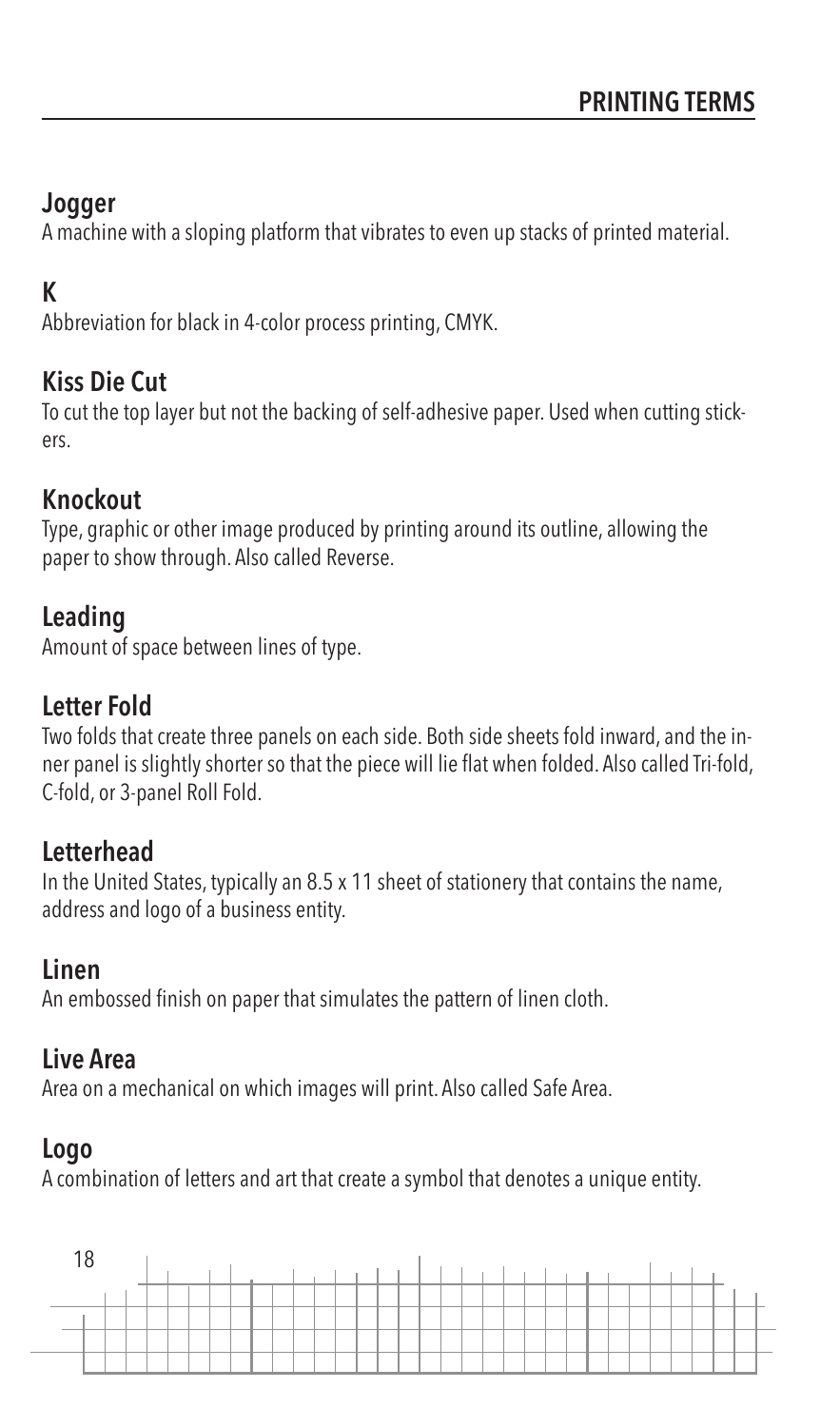### **Loupe**

A lens built into a small stand, used to inspect copy, film, proofs, plates, and printing.

### **Magenta**

In 4-color process printing, the pink color. Abbreviated with an M.

## **Makeready**

All the activities required to prepare a press for printing or other machine to function for a specific job, as compared to activities during the production run. Also called Setup.

# **Margin**

Space around the edge of the printed material.

# **Mask**

Blocking light from reaching parts of a printing plate. Also called Knockout.

## **Match Print**

A form of a four-color process proofing system. CPCNeutek does not use this type of proofing system, instead providing digital PDF proofs electronically.

# **Matte**

A flat (not glossy) finish on photographs or coated printing paper.

# **Mechanical**

Camera-ready artwork sent with instructions to the printer.

# **Midtones**

In a photograph or illustration, tones created by dots between 30% and 70% coverage, as opposed to highlights and shadows.

# **Moiré Pattern**

An effect created when making a screen of an image that already has a screen. This usually happens when using a printed piece as an original (i.e. scanning in a picture from a magazine) and should be avoided.

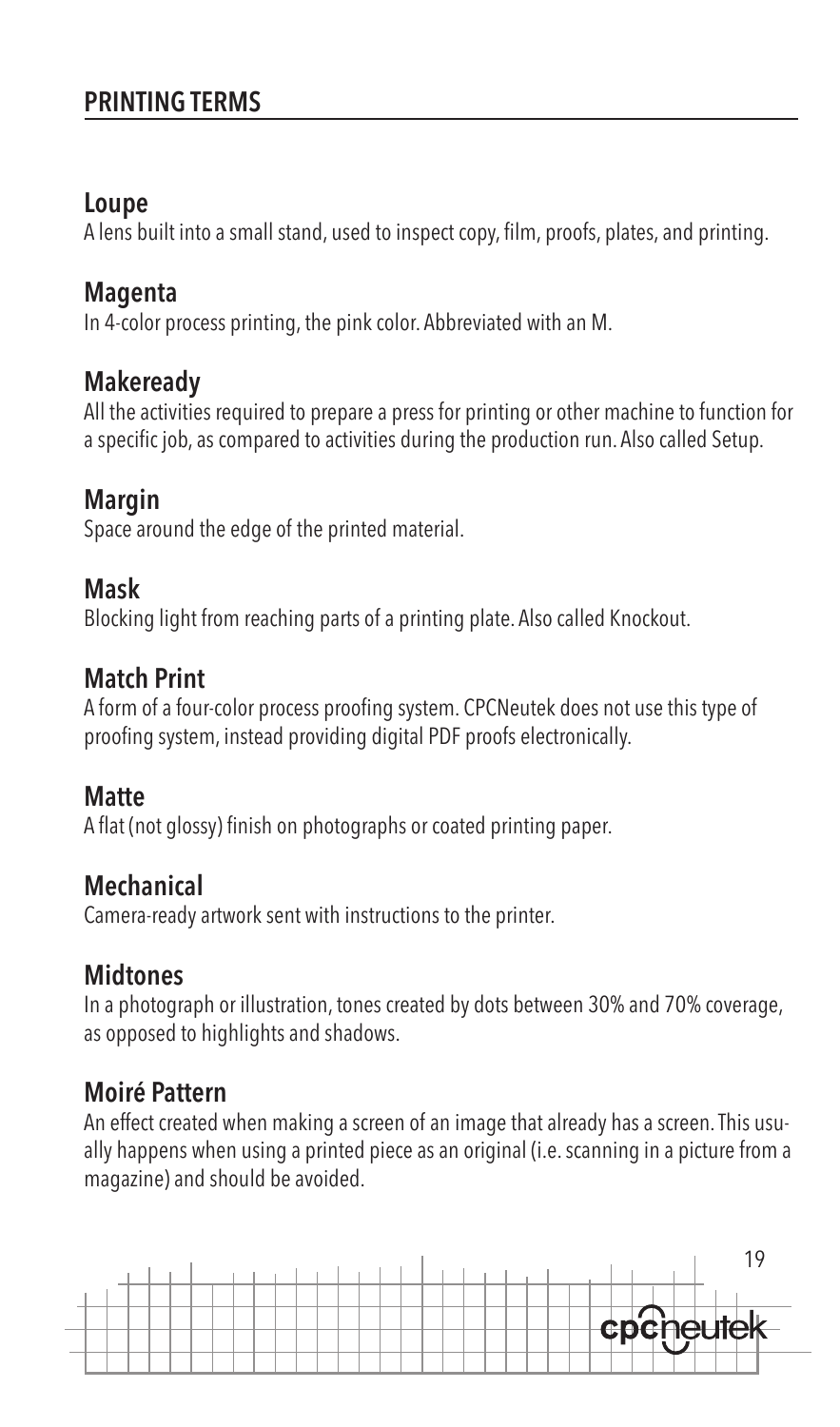# **Offset**

A type of printing that uses an intermediary surface (blanket) to transfer the image from the inked plate to the paper.

# **Offsetting**

Undesirable outcome when freshly printed sheets transfer images to each other.

# **Opacity**

The amount of show-through on a printed sheet.

# **Open Gate Fold**

3-panel fold where the sides of an oversized sheet fold and meet in the middle, creating a larger middle panel.

# **Overprint**

To print one image over a previously printed image.

# **Overrun**

Additional copies printed beyond the ordered amount.

# **Pagination**

The numbering of pages.

# **Panel**

One section of a brochure, separated by folds. For example, a tri-folded brochure would have six panels, three on each side.

# **Pantone Matching System**

An industry-standard color matching system used to ensure correct color reproduction.

# **PDF**

Portable Document Format.

# **Perfect Bind**

To bind sheets that have been ground at the spine and are held to the cover with glue.

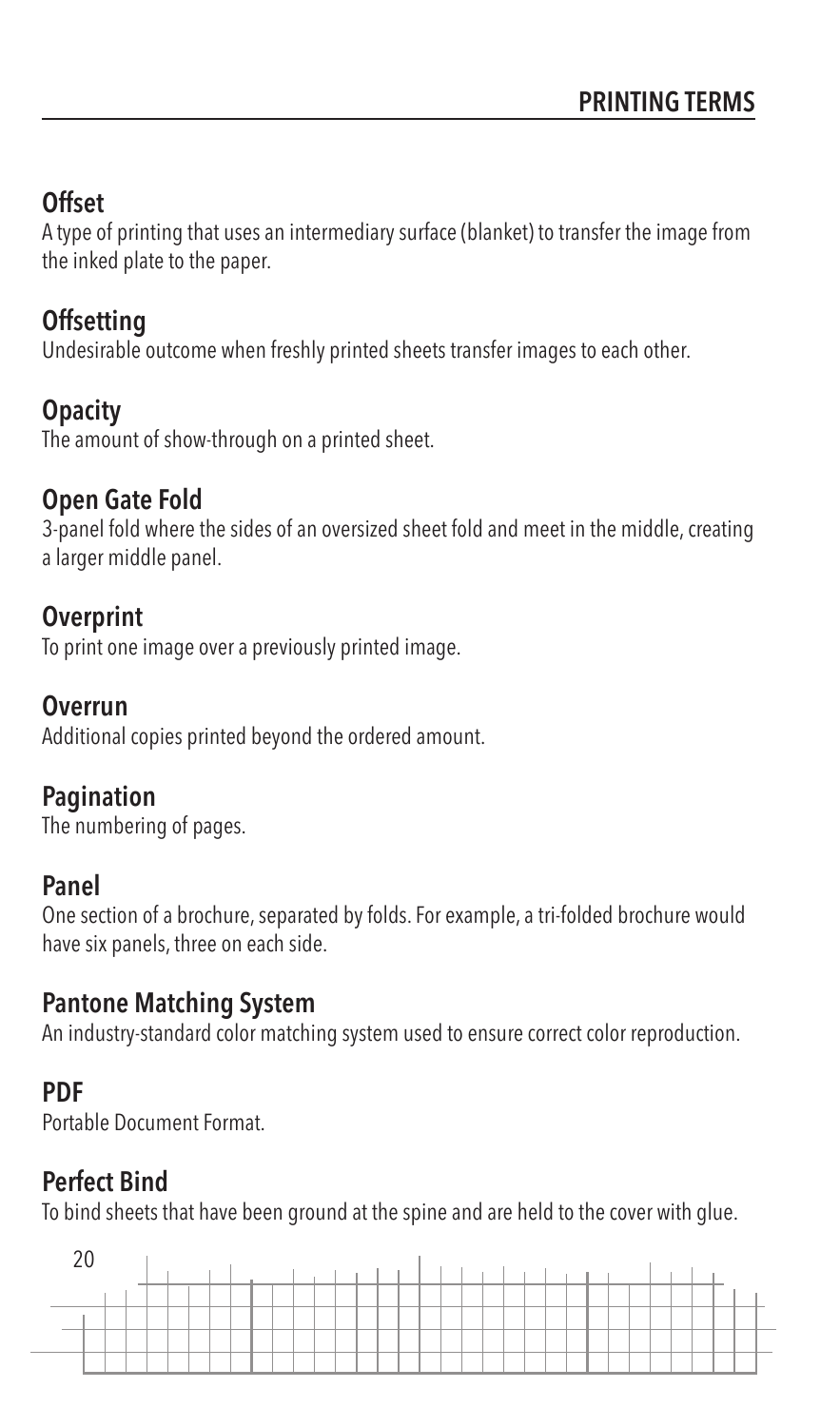### **Perforating**

Creating a line of small, dotted holes for the purpose of tearing off a portion of the finished printed piece.

## **Pica**

A unit of measure. Approximately 1/6 inch or .166 inch.

### **Pixel**

Short for Picture Element. A dot made by a computer, scanner, or other digital device.

### **Plate**

A piece of metal, paper, plastic or rubber that carries an image to be reproduced using a printing press.

### **PMS**

The abbreviated name of the Pantone Matching System.

## **Point**

(1) In typesetting, a unit of measure equaling 1/72 inch or .014 inch. There are 12 points in one pica. (2) For paper, a unit of thickness equaling 1/1000 inch.

## **Prepress**

Work done prior to printing. May include camera work, color separations, color correction, and platemaking.

# **Press Proof**

A proof made on press using the plates, ink and paper specified by the customer and approved before the job goes into production.

## **Press Run**

Production run intended to complete a printing order, as opposed to Makeready.

# **Print Run**

The number of copies in one printing.

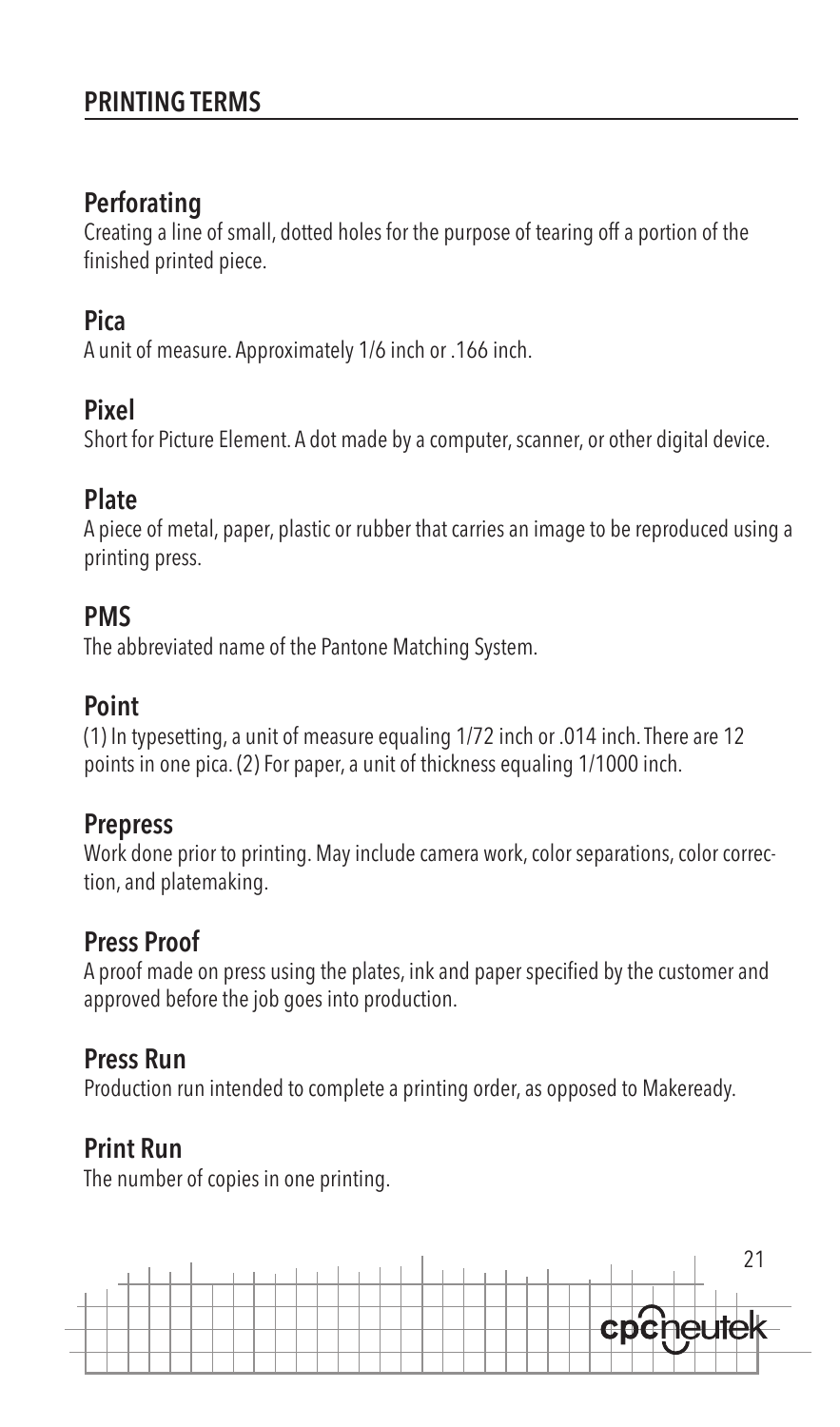## **Process Color**

The process of using cyan, magenta, yellow and black to build/create any and all colors.

# **Promotional Printing**

A kind of specialty printing that involves printing logos and other information on products. Typical promotional items are mugs, pens, flash drives, and lots more.

# **Proof**

A print out or mock-up of a job usually presented to the customer for approval.

## **Quarter-Fold**

Also called a French Fold. Folded once vertically then horizontally for a 4-panel fold.

## **Raster Image**

Images composed of tiny dots called pixels. Pixels placed close together fool the eye into seeing continuous tones. Enlarged raster images suffer from lower resolution and may appear fuzzy or pixelated.

## **Ream**

Typically 500 sheets of text/writing stock, and 250 sheets of cover stock.

## **Register**

The correct alignment of colors during printing.

## **Register Marks**

Cross-hair lines or marks on film, plates and paper to assist printers in aligning color.

## **Resolution**

Sharpness of an image on film, paper, screen or other medium.

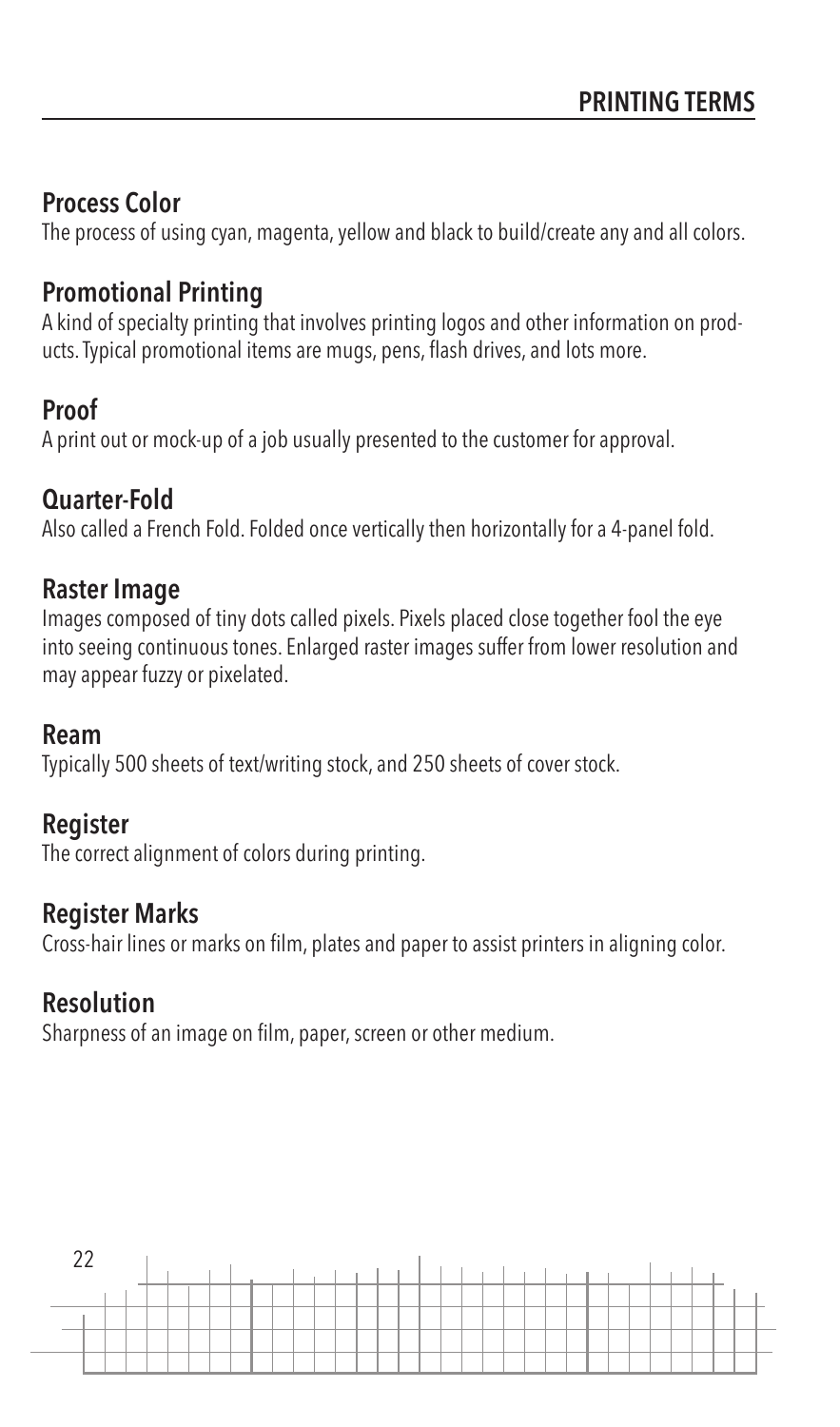#### **Reverse**

Type, graphic or other image produced by printing around its outline, allowing the paper to show through. Also called Knockout.

### **RGB**

Abbreviation for Red, Green, Blue, the additive color primaries. Not suitable for offset printing.

## **Rule**

Line used as a graphic element to separate or organize sections of copy.

# **Saddle Stitch**

Binding by stapling sheets together at the seam where they fold. Also called Pamphlet **Stitch** 

# **Safe Area**

An area within the cut/trim marks where you can be sure important text and graphics will not be trimmed. CPCNeutek requests 1/8 inch or .125 inch inside the trim line, which is marked by a dashed magenta line on our templates.

### **Scanner**

Electronic device used to scan an image.

### **Score**

A crease put on paper to help it fold in a straight line and prevent cracking.

### **Screen Percentage**

The amount of ink coverage applied. See also tints.

# **Screen Printing**

A process that uses a large amount of ink and a stencil. The thick, plastic ink is forced through the stencil onto the substrate with a squeegee.

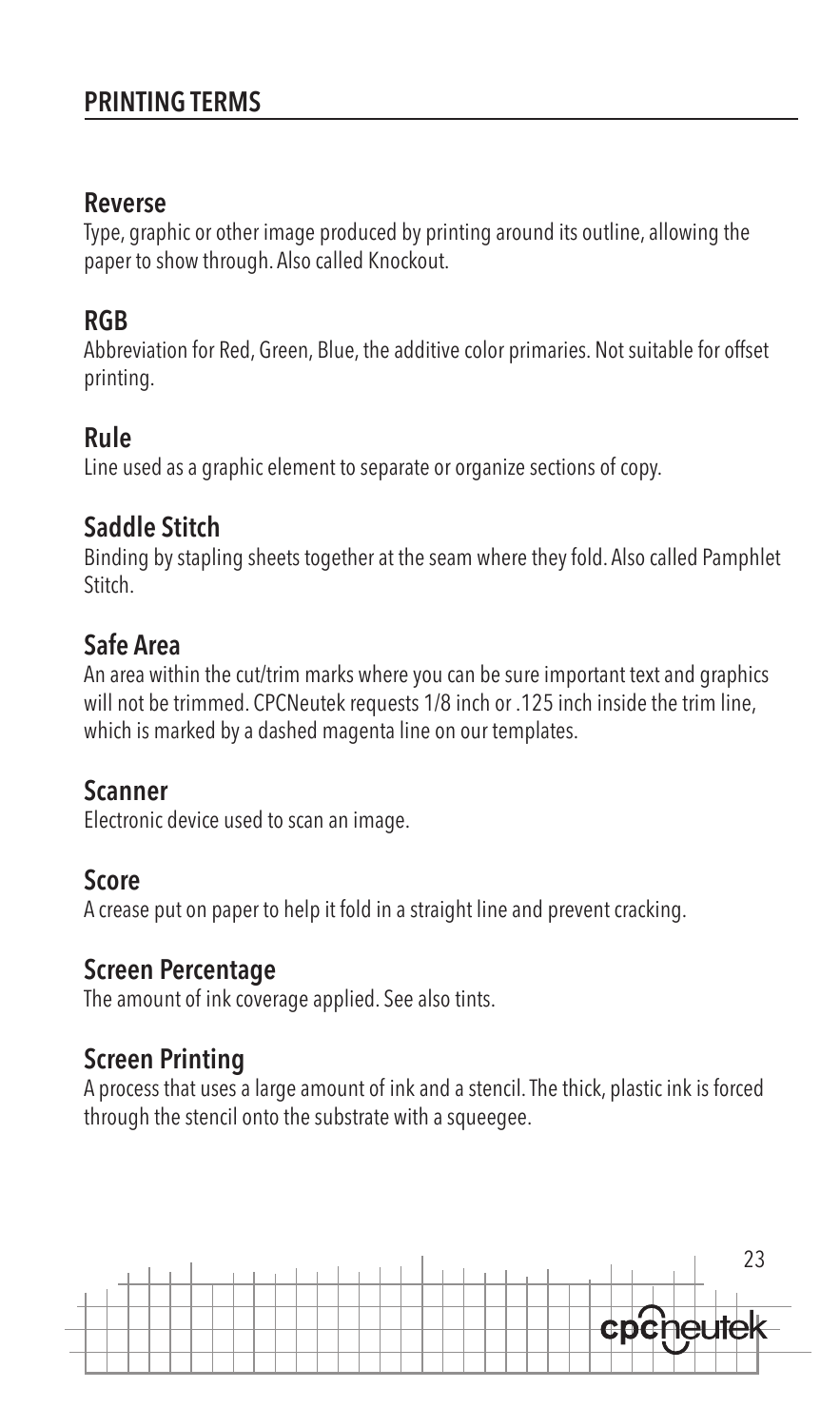## **Screen Tint**

Lighter color created by dots instead of solid ink coverage.

# **Self Cover**

Using the same paper as the text for the cover.

## **Self Mailer**

A printed item that does not require an envelope for mailing.

# **Setup**

All the activities required to prepare a press for printing or other machine to function for a specific job, as compared to activities during the production run. Also called Makeready.

## **Shade**

Hue made darker by adding black, as compared to tint.

## **Shadows**

Darkest areas of a photograph, compared with midtones and highlights.

## **Sheet-Fed Press**

A printing press into which individual sheets of paper are fed.

# **Side Stitch**

Binding by stapling sheets along one side.

# **Solid**

Area of the printed piece receiving 100% ink coverage, as compared to a screen tint.

# **Specifications**

All details about a print job, also called specs.

# **Spot Color**

Ink which has been mixed before printing to create a solid color and more precise matching.

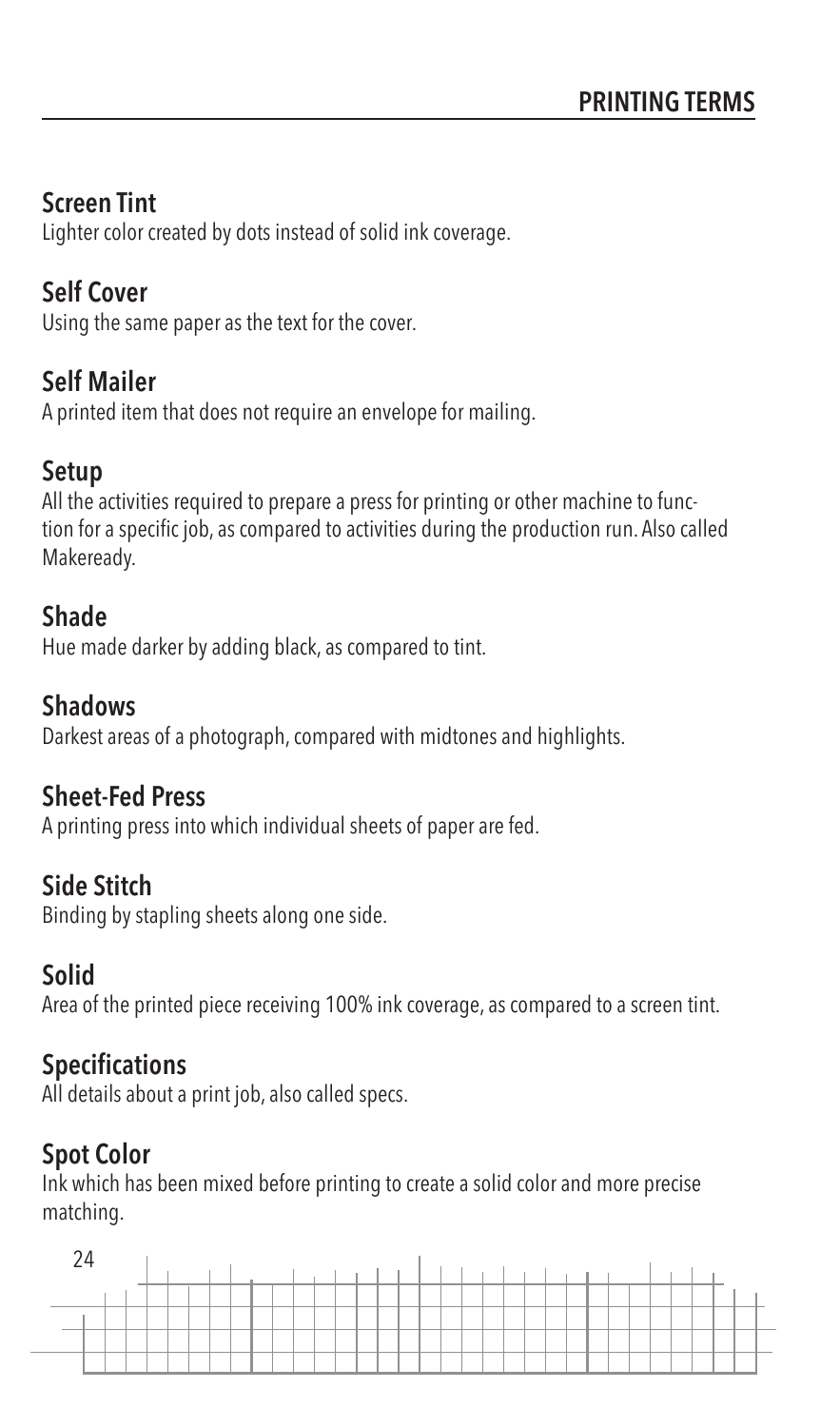## **Spread**

(1) Two pages that face each other and are designed as one visual unit. (2) Another word for dot gain. (3) Technique of slightly enlarging an image to accomplish a hairline trap.

### **Step and Repeat**

Technique of exposing an image in a precise pattern to create multiple copies on a single plate.

## **Stock**

The material to be printed.

## **Substrate**

Any surface on which printing is done. Can include paper, plastic, fabric, etc.

## **Subtractive Color**

Color produced by light reflected from a surface, as compared to additive color. Primary colors are yellow, cyan and magenta.

## **Swatch**

In prepress programs such as Adobe Illustrator and Photoshop, a set ink value that can be named and used repeatedly to ensure exact match.

## **SWOP**

Abbreviation for Specifications for Web Offset Publications, recommended for offset printing.

# **Tabloid**

11 x 17 sheet of paper.

## **Template**

A standard layout that sets a printing project's specifications.

# **Tint**

Lighter color created by adding white to a solid color.

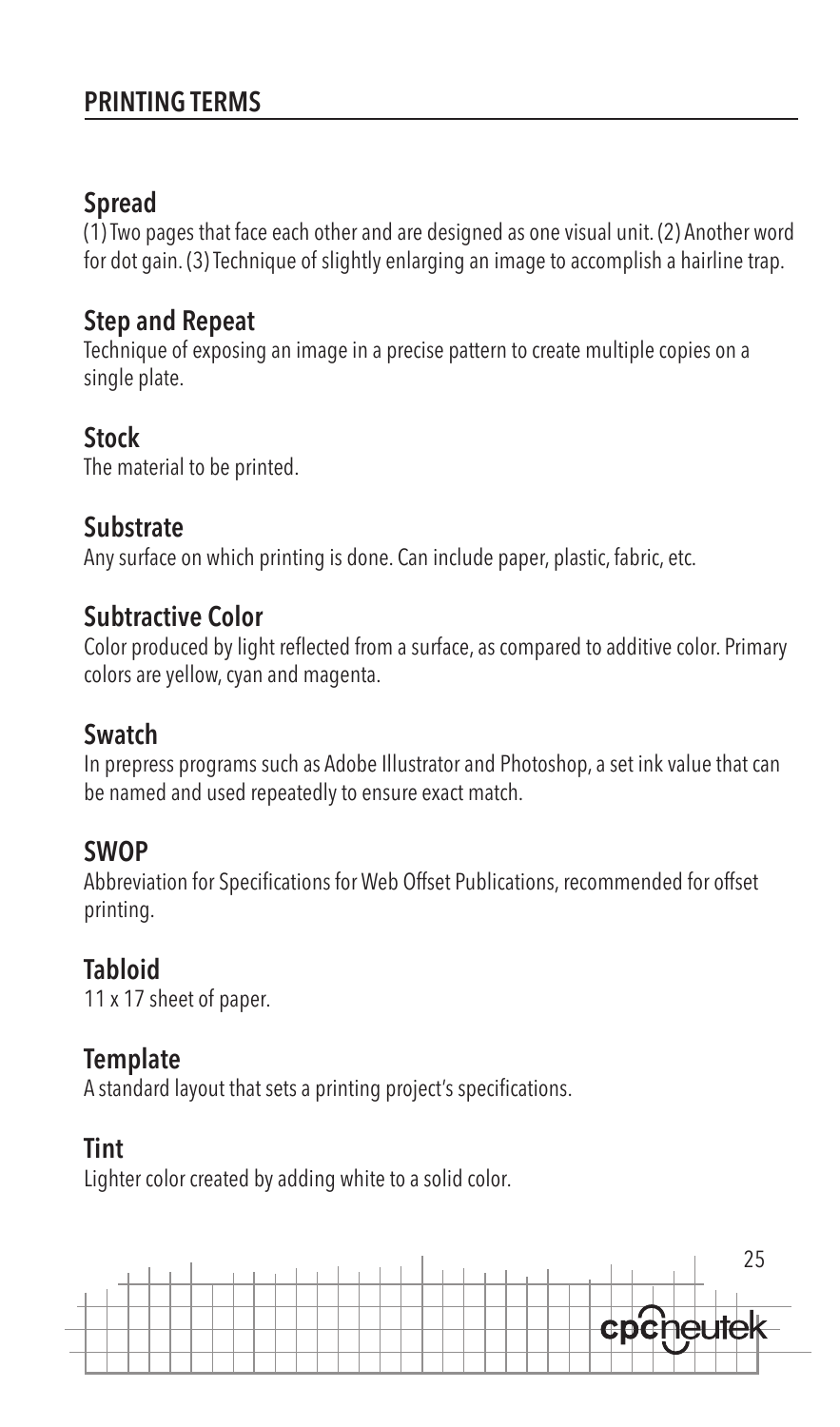# **Trap**

An area where two colors overlap slightly. Trap is used to make sure any shift in printing does not allow the paper to show through.

# **Tri-fold**

Two folds that create three panels on each side. Both side sheets fold inward, and the inner panel is slightly shorter so that the piece will lie flat when folded. Also called 3-panel Roll Fold, C-fold or Letter Fold.

# **Trim Marks**

Also called crop marks. Printed marks that show where to trim a printed sheet.

# **Trim Size**

The final size of the printed piece after the last trim is made. See also Flat Size.

## **Uncoated Paper**

Paper that has not been coated with clay.

# **Up**

Term that indicates multiple copies of an image are to be printed on one sheet of paper. Two up or Four up means printing the same thing two or four times on each sheet.

# **UV Coating**

Liquid that is applied to a printed sheet then cured with ultraviolet light.

# **Varnish**

Clear liquid that adds a sheen to the press sheet. Varnishes can be gloss or matte.

# **Vector Images**

Vector graphics define areas with mathematical equations. It is best to use vector graphics when possible as opposed to raster or bitmap images in your designs. They are able to retain high image quality at any size.

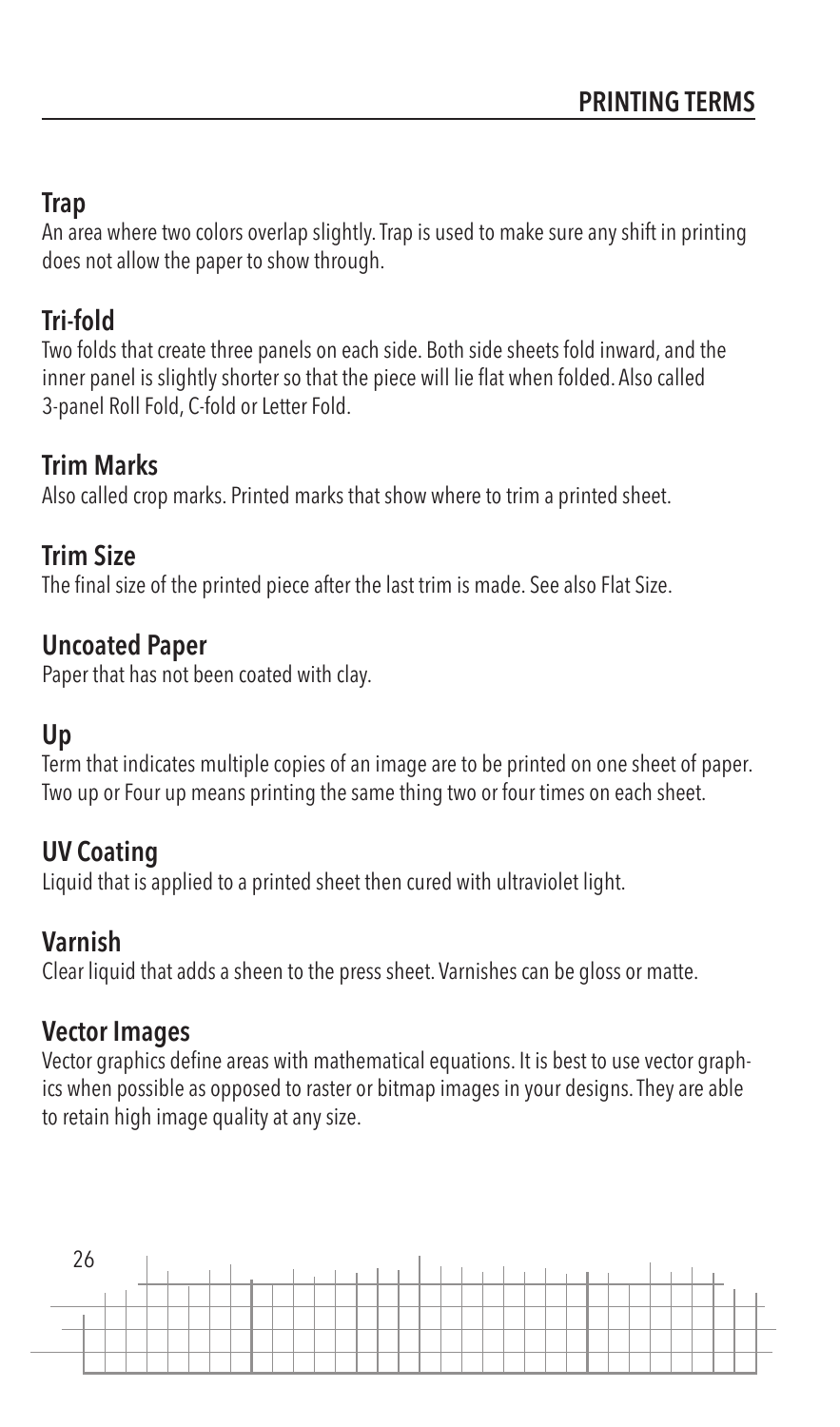### **Washup**

Cleaning ink and fountain solutions from rollers, fountains, screens and other press parts. Certain ink colors may require multiple washups to avoid ink and chemical contamination.

### **Watermark**

Translucent logo in paper created when the paper is milled.

### **Window**

A die-cut hole revealing the image on the sheet behind it.

### **With the Grain**

Folding or feeding paper into the press or folder parallel to the grain of the paper. Compare to Against the Grain. See also Grain.

### **Wove**

Paper manufactured without visible wire marks, usually a fine-textured paper.

## **Z-fold**

3-panel fold that folds back and forth to make a Z shape.

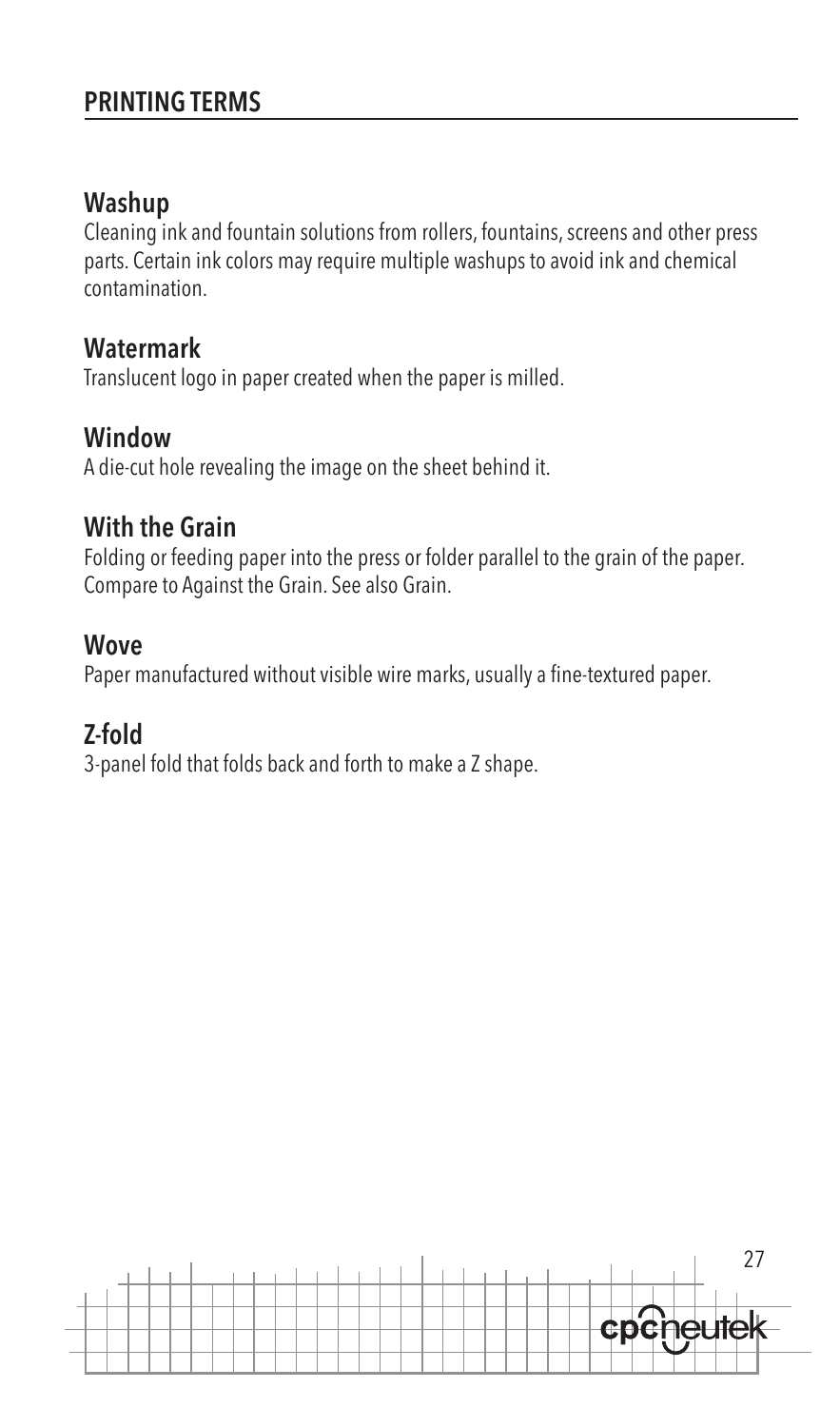It is easy to be overwhelmed by the number of choices available when selecting paper, and the terminology printers use can be confusing. Read on for an overview of what we offer at CPCNeutek and learn what you need to know to make the right choices. While it would be great if manufacturers expressed the qualities of their stock in a uniform way, unfortunately there are a number of ways to say the same thing when it comes to describing paper. We will try to demystify this a bit for you.

# **Weight**

Paper weight is measured in pounds (often abbreviated as #). This is defined as the basis weight of a 500-sheet ream at its basic size. Simply put, 500 sheets of 24# weighs 24 pounds. The "basic size" varies by manufacturer and application, so these numbers are not the whole picture.

## **Thickness**

Thickness is measured in points, or caliper points. It refers to the thickness of an individual sheet measured with a micrometer (such as 14pt or 16pt). When a paper is described with a point designation, it is typically a more rigid board grade.

## **Cover vs. Text**

As the names imply, cover stock is heavier, more rigid, and less easily folded than text stock. Cover is used for, you guessed it, covers (or anything needing a more rigid paper, such as business cards, folders or postcards). Both types come in coated and uncoated finishes.

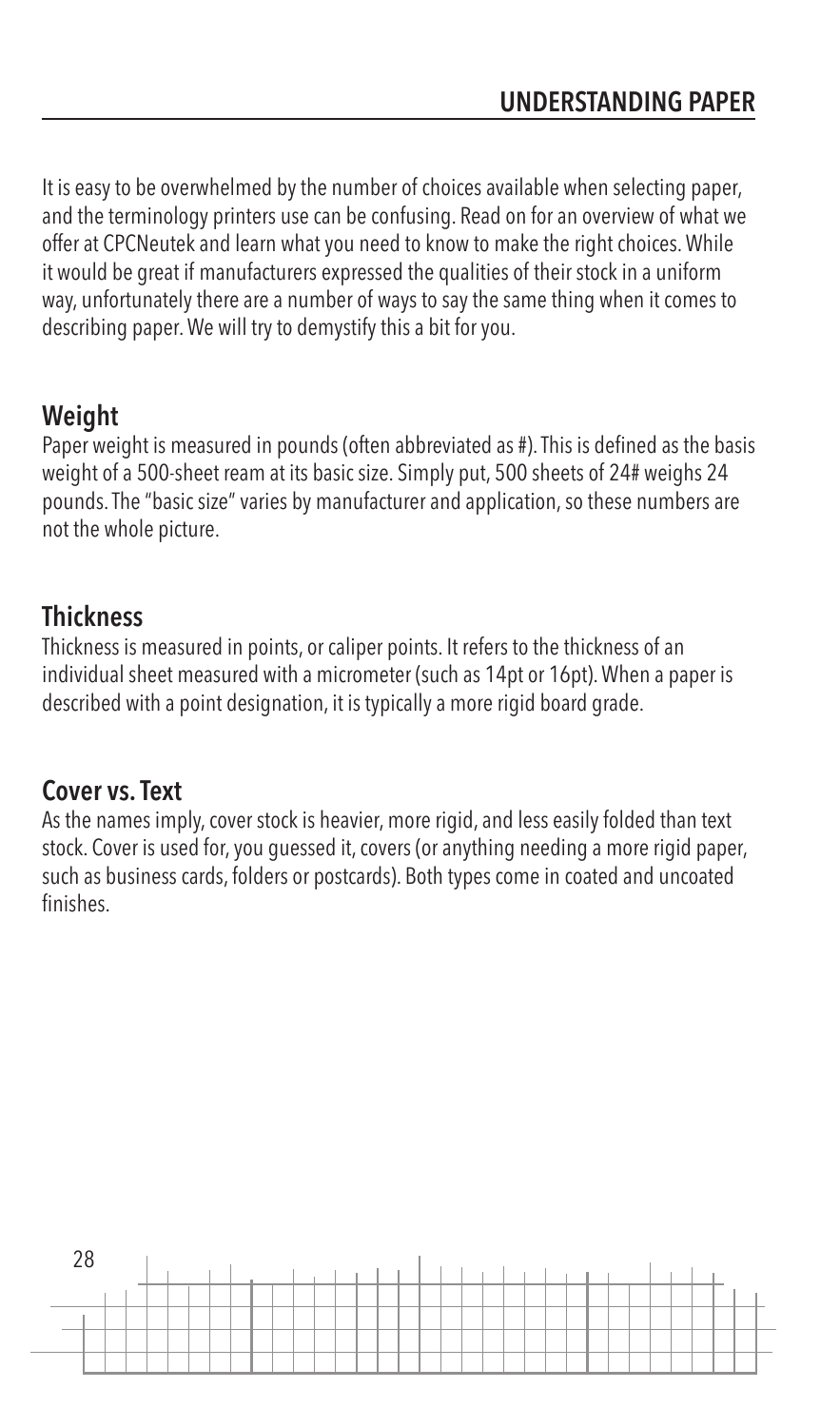# **Coated Stock**

Coated refers to a finish applied either by the manufacturer prior to printing, or by the printer after your piece is printed. Paper comes in gloss, matte, and silk (sometimes called satin) finishes. A coated finish can give your printed piece a more finished, polished look. If you need to write on your project, though, stay away from gloss coating. UV Coating and Aqueous Coating are applied after your project is printed. UV is a very protective, very shiny coating. It can make details really pop, and helps your art resist scratches. Aqueous is a clear, water-based coating that provides a medium-gloss surface that will deter fingerprints, dirt and scuff marks. Two terms that you will see when browsing coated stock are C1S and C2S. C1S refers to cover stock that is coated on one side and dull on the other. It is typically used for projects where you would want the art to be bright on one side, and have a writing surface on the other, such as a greeting card. C2S is cover stock that is coated on both sides. It is typically used on items that will not be written on.

### **Uncoated Stock**

Uncoated stock has an untreated surface that doesn't shine or reflect light. It is typically used for letterhead, envelopes, and other things that will be written on. It takes light colored ink best, and doesn't always handle heavy ink coverage well due to bleeding. High-quality uncoated stock is sometimes used to give projects a more tactile, earthy feel. The image below illustrates how coated paper and uncoated paper absorb ink differently. The color swatch on the left of each pair is printed on coated paper, and the right swatch is the same ink on uncoated paper.

# **Gloss Finish**

Gloss finish has a shiny surface, similar to a photograph. Full-color images appear more vibrant and really shine off a gloss finish. It can protect your project from fading and moisture. It can be difficult to read text off a glossy page due to the shine, however.

## **Matte Finish**

Matte is a smooth finish that gives colors a softer appearance than gloss. It is somewhat more muted and can give your project a more artistic or conservative feel. Text is more easily read with a matte finish, and fingerprints are resisted.

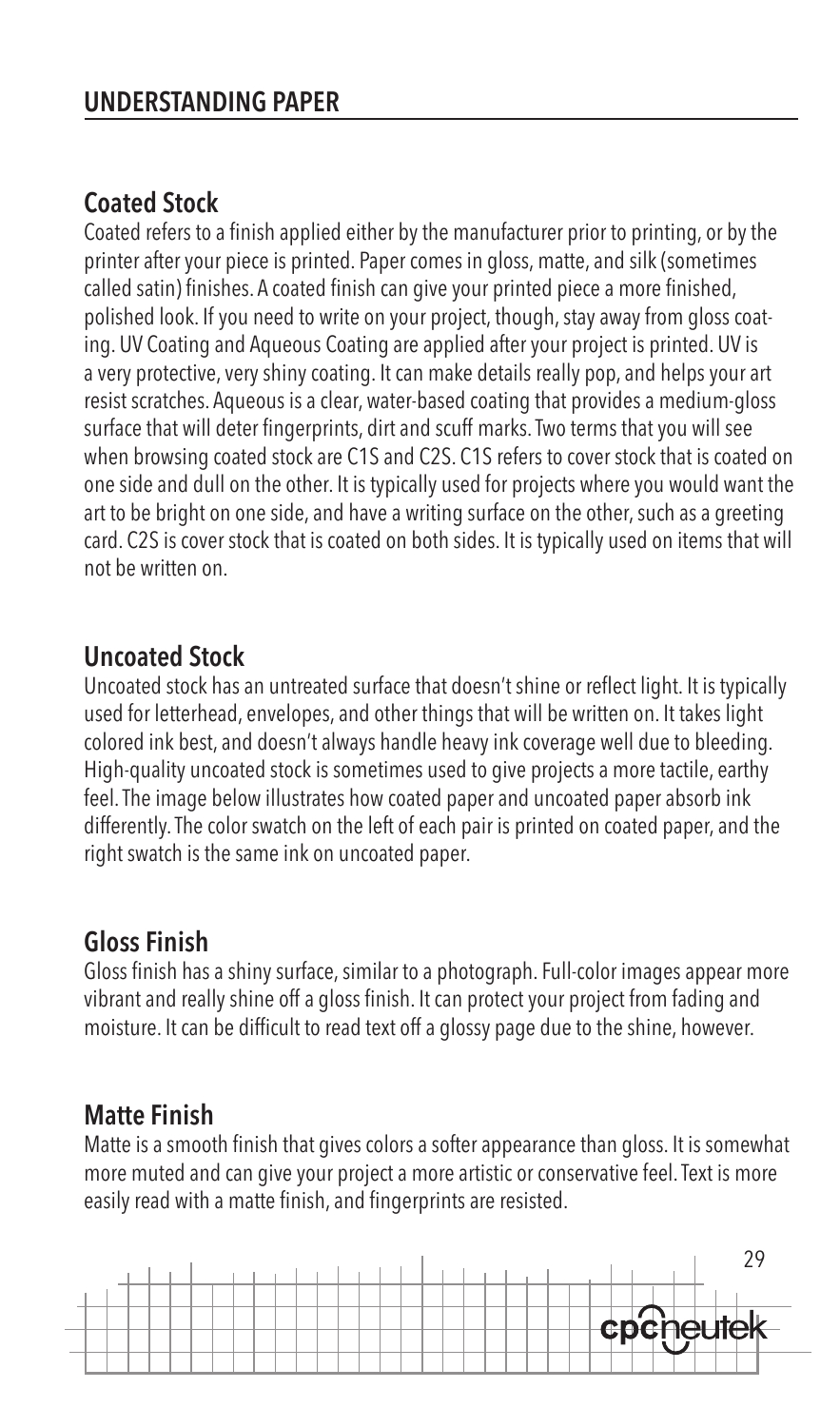## **12pt Gloss C2S**

Gloss stock coated on two sides. This is used for short-run color, such as an order of business cards.

### **14pt Matte C2S**

Coated stock of a slightly heavier weight with a matte finish. This is used for print marketing, such as presentation folders, and business cards.

## **14pt Gloss C1S**

Stock that is coated on one side with a gloss finish. This is used when you want to write on one side of your piece, but desire a gloss finish on the other side, such as with a business card or postcard.

## **14pt Gloss C2S**

This cover weight paper has a gloss finish on both sides. It is used for print marketing, such as presentation folders, business cards and postcards.

## **14pt Uncoated**

An uncoated cover weight paper with a smooth feel. The flat surface takes lighter ink best and it is primarily used for print marketing materials such as business cards and presentation folders.

# **16pt Gloss C2S**

Heavy weight gloss stock used for business cards.

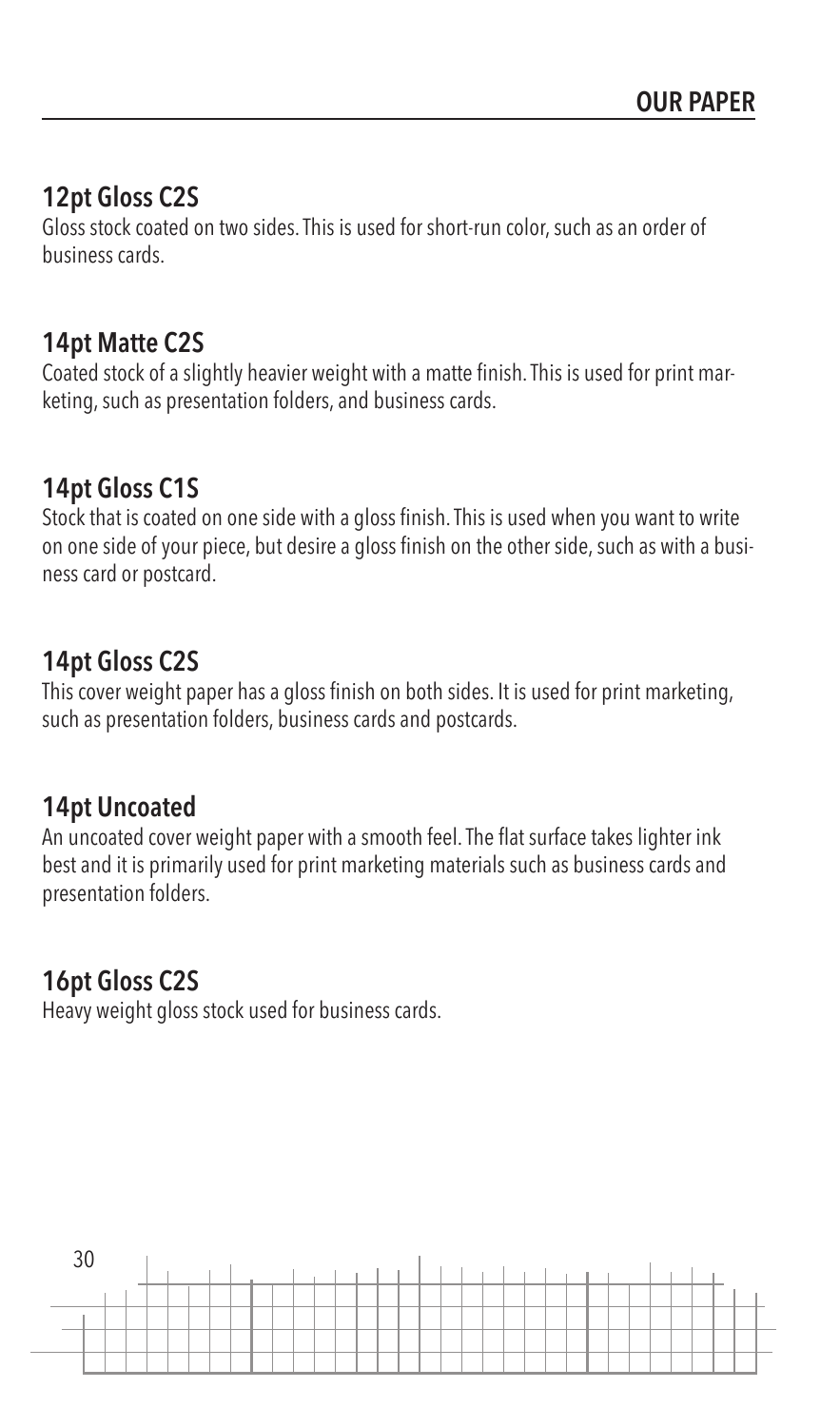## **100# Gloss Text**

Standard glossy paper stock. The gloss finish is perfect for full-color printing, allowing colors to really shine. This stock is most often used for flyers, posters, brochures, etc.

### **100# Gloss Cover**

This stiff standard gloss cover stock is commonly used for items like folders, heavyweight brochures, catalog covers, etc. It is approximately equivalent to a 10pt cover stock.

## **100# Matte Text**

Similar in weight to our gloss text, the difference here is finish. Matte finish provides an opaque base for easy-to-read typography. It is commonly used in brochures, newsletters, flyers, inserts, etc.

### **100# Matte Cover**

Similar in weight to 100# gloss cover with a different finish. This stock is primarily used for presentation folders and heavier weight brochures.

## **70# Uncoated Smooth Text**

Smooth, uncoated text weight paper that is commonly used for flyers, brochures and other print marketing materials.

# **24# Uncoated**

Multipurpose paper like you'd find in your office printer or copy machine. Commonly used for stationery.

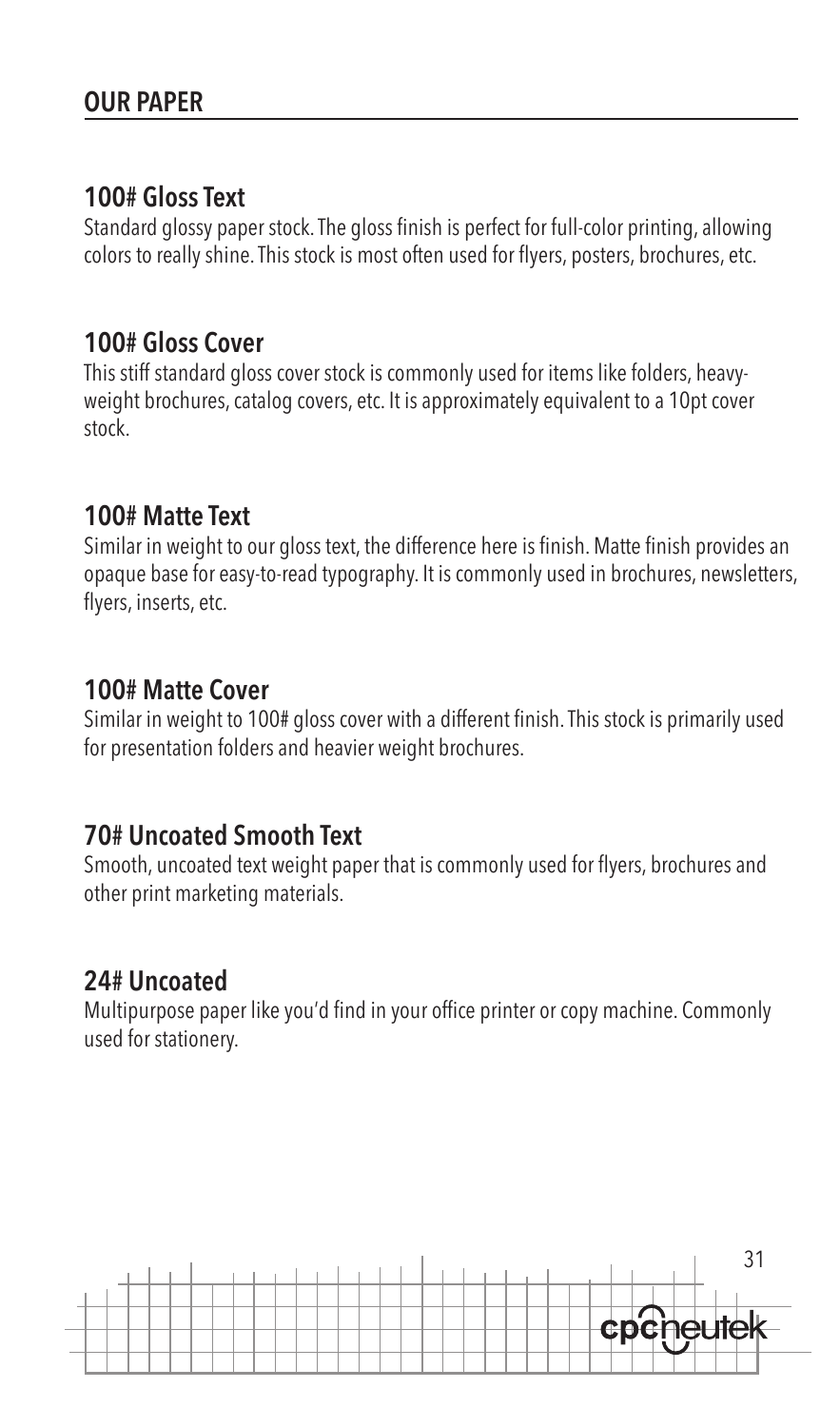**Indesign, Illustrator and Photoshop, are the most popular programs.** All of which are capable of creating print ready pdf files. Once you master preparing a PDF properly it will save you time & money. The helpful hints below are the key things to make sure your file is ready to go to press.

**If you have questions** Call us: 801-621-3335 and ask for pre-press.

#### **What Software should I use and what files should I send?**

Sending us print ready PDF files is generally preferred but native software such as: InDesign, Illustrator or Photoshop are the files to send if you need help getting to the next step or if there is a chance of late corrections or changes. The file we like best is a PDF with .125 inch bleeds that has been created with all of the photos, text and designs in position just the way you like it. This will lower your cost and speed the file(s) through production. PowerPoint and Word (any Microsoft applications) files are simply not set up to use for offset printing. These applications are not capable of embedding fonts or handling RGB color conversions to process (CMYK) for offset printing. If you only have files in one of these programs please give us a call so we can help. Remember we want to help make your printing project as easy and as high quality as possible. So let us know in advance if these are the native applications you are using.

We know it's tough sometimes to get things exactly the way you would like. But if you can create your own PDFs you will feel more confident and can control how you want the file to look. We are here to help, so here are a few tips for preparing a PDF from an application such as INDESIGN… but these tips hold true for all programs.

**MICROSOFT WORD, POWERPOINT AND PUBLISHER:** Up charges may result from using Microsoft Word, Powerpoint and Publisher files as these programs present problems such as spot colors not translating, images not imbedding properly, and font issues. Please call our Pre-press Department at 801-621.3335 for assistance. Alternatively, you can email to: prepress@cpcneutek.com. Proper preparation of your files will always reduce any alteration charges.

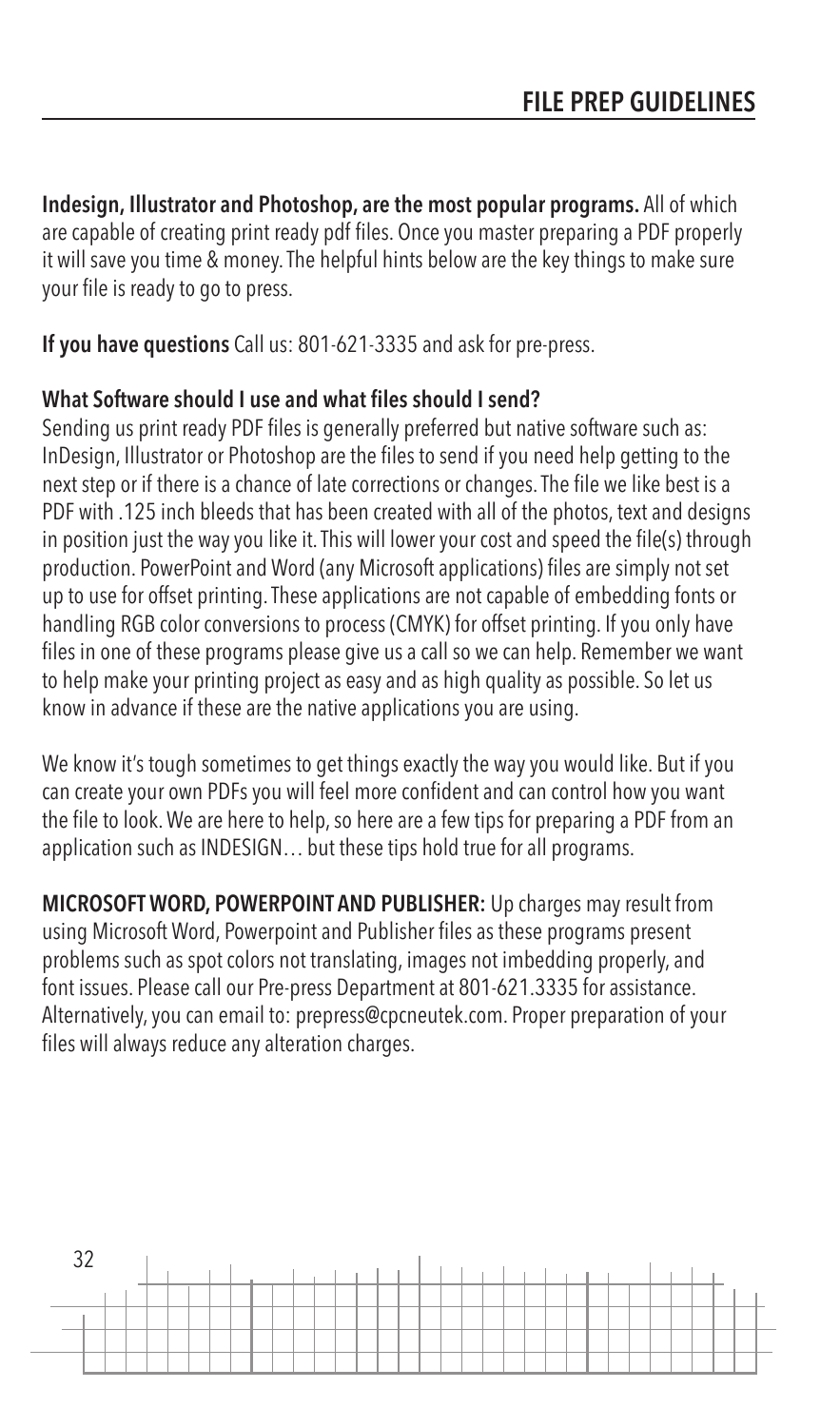# **FILE PREP GUIDELINES**

**SIZE:** Your job should be set up at the trim size = document size. If it is changing from what we quoted it may change cost. So please let us know if something changes. Crop marks are helpful to know how images will crop and bleed. If your job is folding, check to make sure each panel is the correct size to fold properly.

**FOLDING:** You will need to set up your file with the correct panel sizes so that it appears the way it was intended when it is folded down. The inside panel of any folded piece needs to be slightly shorter than the other panels, usually by .0625" depending on paper thickness. If the piece has more than 3 folds you need to consider push-out and whether it will affect the appearance of the piece. Different types of folding and binding can affect panel sizes and need to be taken into consideration.

**BLEEDS:** Be certain to set up bleeds before sending us your disk. Bleed at least 1/8" (.125") inch beyond crop/ trim. If you have other photos, text or images that do not bleed please give us a minimum of .125" (.25 is preferred) from the cut edge of the page so no art gets cut off during trimming. If you go to the edge of your document with text or graphics, it creates a greater margin of error for both printing and cutting your piece.

**PHOTOS:** All photos that will appear in print must be at least 300dpi at desired print size. Keep file names of photos and links under 30 characters. Make sure all photos have been converted to CMYK before placing them into other applications such as InDesign or Quark.

**FONTS:** Send all printer and screen fonts used. Please, DO NOT send your complete library of fonts. We only need the fonts in your job. Note: Fonts generally are members of families. If you have Helvetica and Helvetica Italic and Helvetica Bold you have a family. If you try to use Helvetica and then click on B for bold to Stylize it will not work properly when we try to print or "rip" the file: We must have the Regular, Bold, and Italic fonts (When you collect for output all three will be in your fonts folder). Be aware what type of fonts you are using (Postscript, True Type/Open Type or Multi-Master). Each type of font is handled differently by the application and by the Rips. Open Type fonts are cross platform. Embed all fonts and links from your InDesign/Quark or native file when generating PDFs. Be sure to get the actual font file and its variations (bold, italic etc.) Do not use faux fonts – be sure to use the actual font in the style you need (bold, italics, etc.)

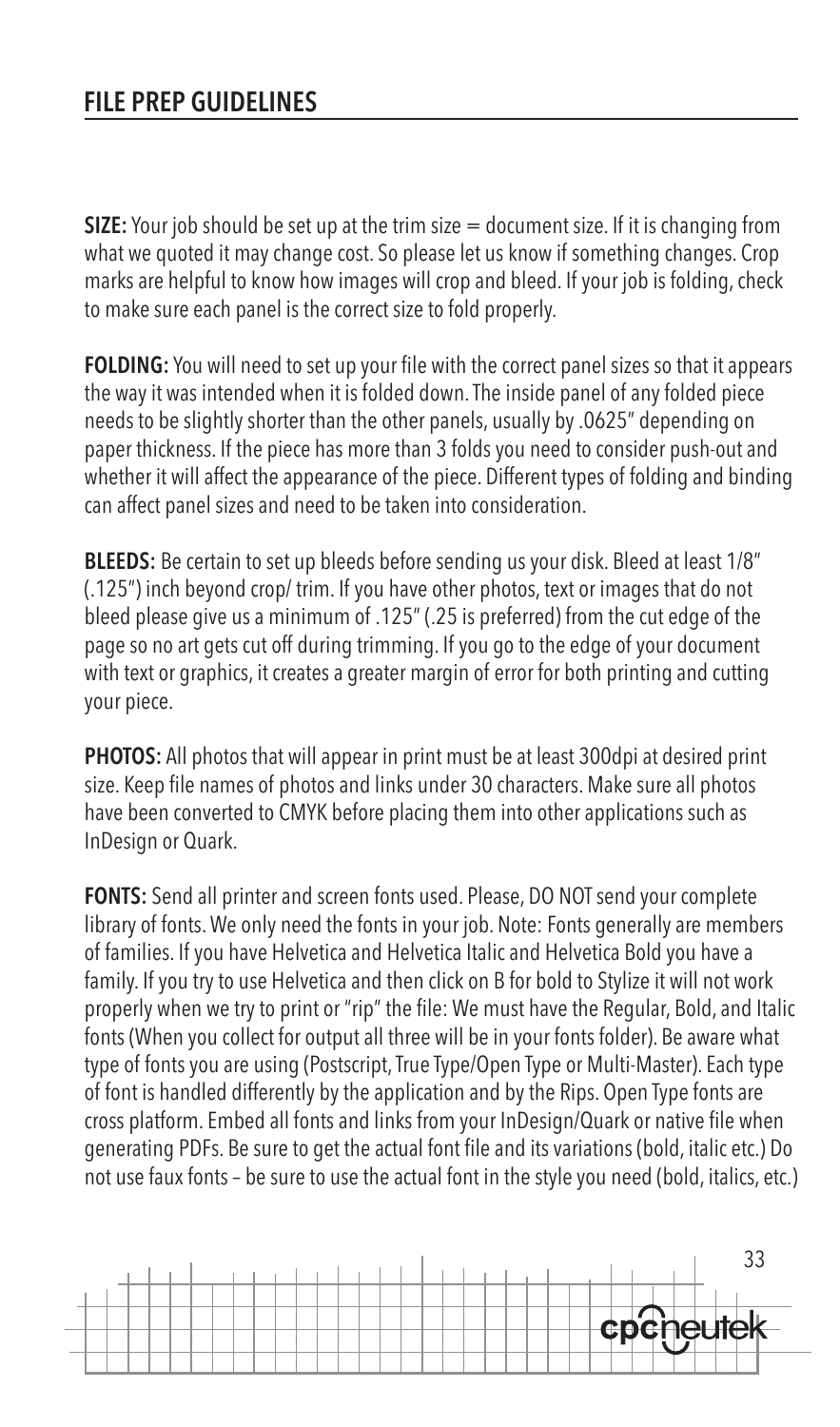**FILES:** Send only the files needed for the particular job. Include all elements of your job, even if you have embedded the art. Please, DO NOT nest folders. This will incur additional cost due to the time it takes to link your job. Please, DO NOT rename your art or use the same name for two elements. Please, DO NOT send any additional material on your disk, only what is needed to produce the particular job. Reader or printer spreads will work but they have to set up as individual pages, not two pages within one page. Facing pages can cause bleed issues if you have crossovers or if special binding will be used. (Examples: Coil or Wire-0)

**COMPRESSION**: CPCNeutek requires you to inform us up front of any LZW compressed TIFFS. LZW compressed files are not as much an issue in ripping the file as they used to be but we need to confirm there will be no ripping issues. They may need to be changed (which incurs a charge to the customer) before a job outputs correctly. If memory is not an issue then you can save your flattened tiff without being compressed. If you have a large number of photos call us first. LZW compression can cause a large amount of chargeable file preparation time.

**SPOT COLORS:** Check your output files: Select all non-used colors and delete them from the palette. If you have chosen a spot color to be converted to process be careful to use the appropriate color library (Pantone Color Bridge) for the closest CMYK representation of the specific spot color ink.

**LASER PROOFS:** Send laser proofs or screen viewing PDF's in with ALL jobs, at 100% when possible. If the job is more than one color, send color-broken lasers with files. This will show correct color breaks and show a plate for each color: Cyan, Magenta, Yellow, Black). It will also show if you have any spot colors by mistake and you can easily change to process if your job prints in four color. If using an FTP (ours or yours), CPCNeutek can produce laser proofs for you. This is especially helpful when there are no folios to specify page order during the proofing stage.

**FAKING COLOR:** Coloring TIFFS within Quark or InDesign to produce specific color or duotone like effects is not Postscript compliant. This needs to be done within the PHOTOSHOP program.

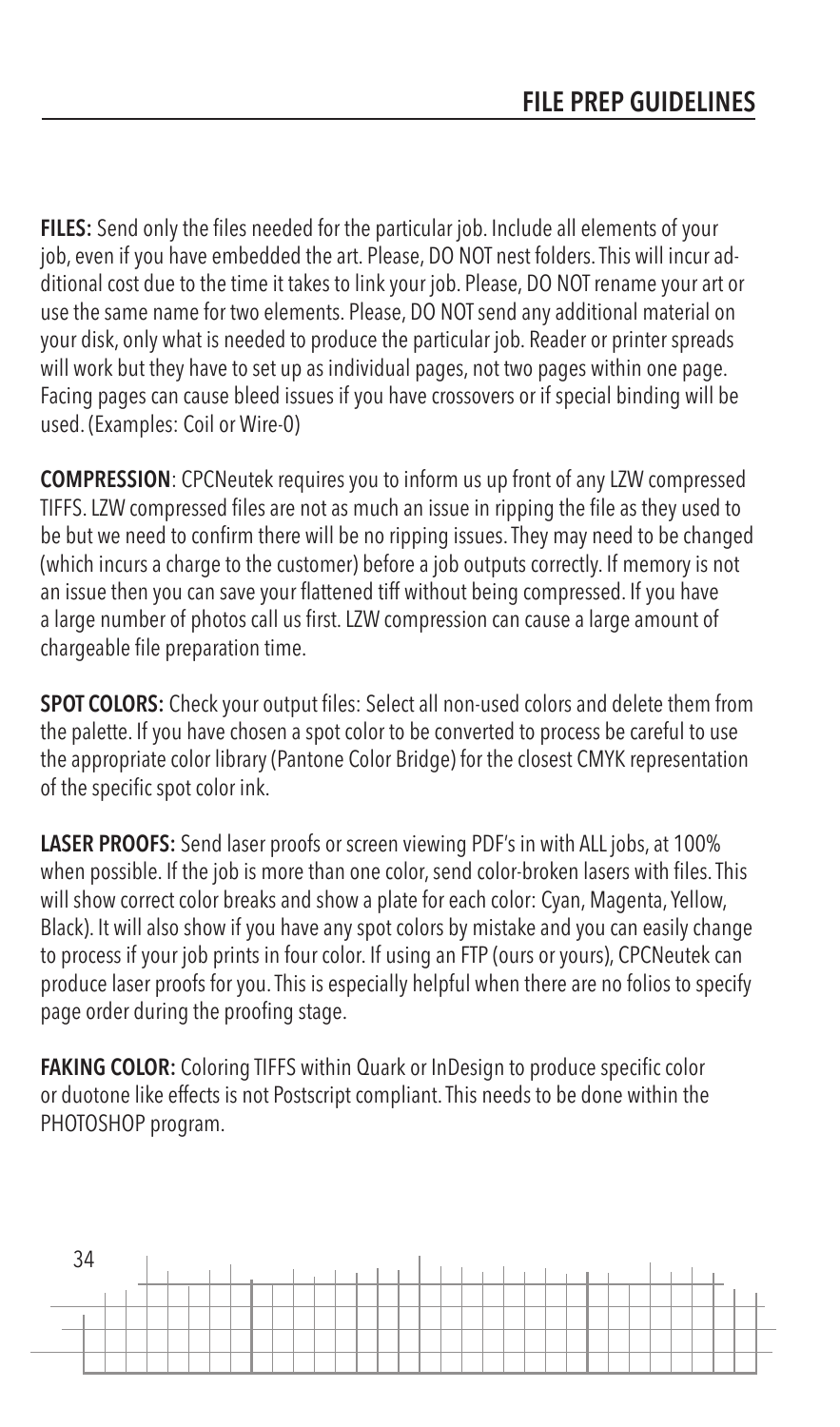**SCANS:** If scanning your images be sure they are scanned at the correct DPI or resolution of at least 1.5 times the line screen, yet 2 times is preferred. An example would be if your file is printing in 175 line screen, the DPI (or resolution) will be 350. Another consideration is the maximum density (D Max) cannot exceed 320%. In other words, the CMYK percentages cannot add up to more than 320%.

**RGBs:** RGB's must be converted to CMYK in our workflow environment. If your color is from an RGB scan and you do not have the Photoshop or other photo editing programs, then an additional charge is highly likely for a printer to do this.

### **COLOR:**

• Make sure that your entire file is set up in CMYK not RGB.

• If placing a color logo over another color area in a file be sure to use the "knock-out" setting INSTEAD of the "over-print" setting. Also make sure that all white boxes or white text is not set to overprint as this will cause the boxes or text to disappear when sent to press. If the application you are using for your design has the ability to show separation preview like InDesign, open that pallet and set it to separations. This will allow you to see everything set to overprint and able to catch any issues that may cause errors in your print quality.

• If you've chosen a PMS from the swatch book because you like the color, but it's going to be built in process, be sure the process build is the best color equivalent to match that spot. -PANTONE COLORBRIDGE PC has the best cmyk equivalents to represent a spot color.

• Do NOT use more than 4 PMS colors in a file.

• Any areas of solid black need to be a RICH BLACK.

Rich black: K - 100%, C - 60%, M - 40%, Y - 40% = 240% of total ink density. GENERALLY: any combination of black plus under color is OK as long as the total percentage is less than 320%. A higher percentage of cyan makes the black appear blacker, vs. a higher yellow will make the black look green or muddy.

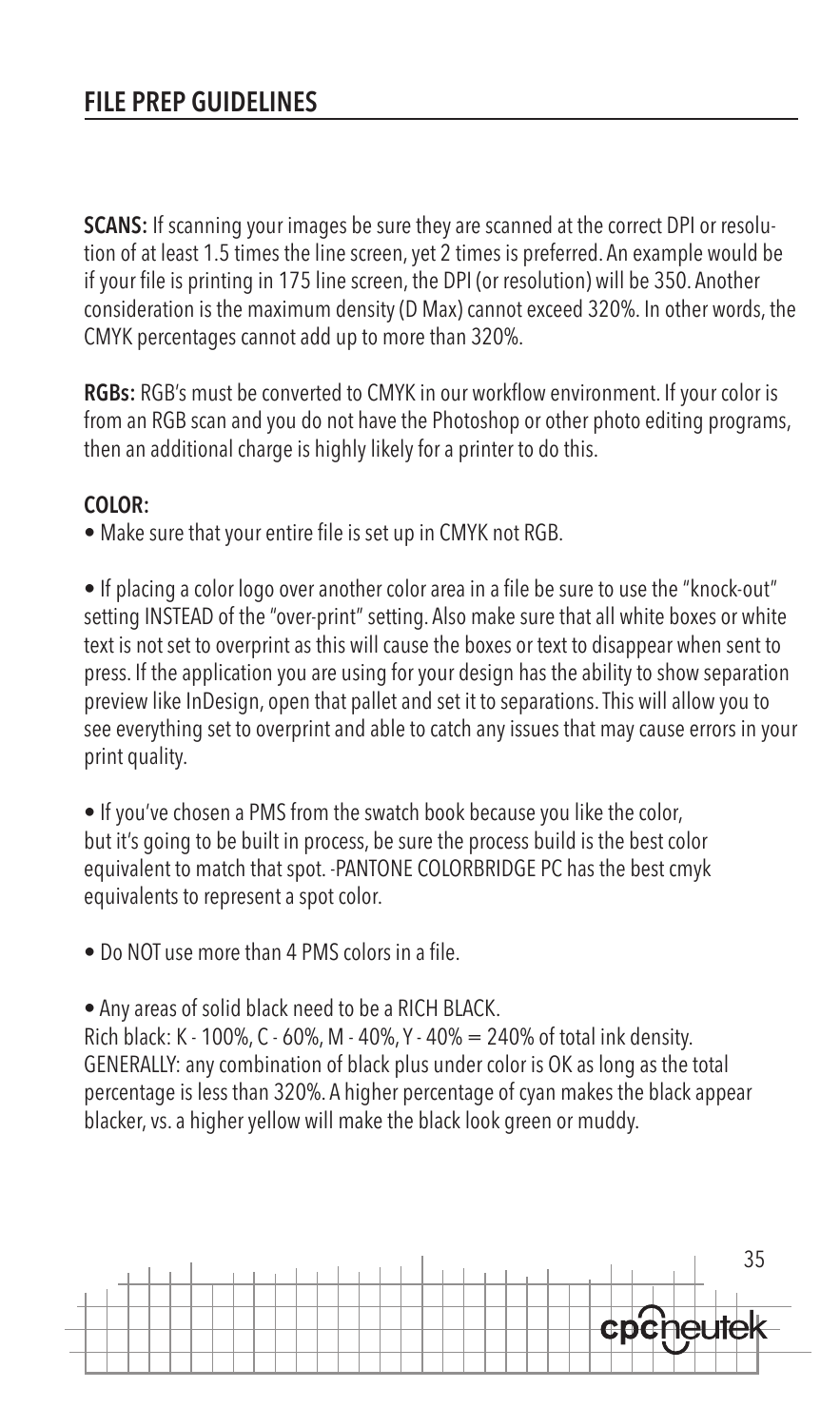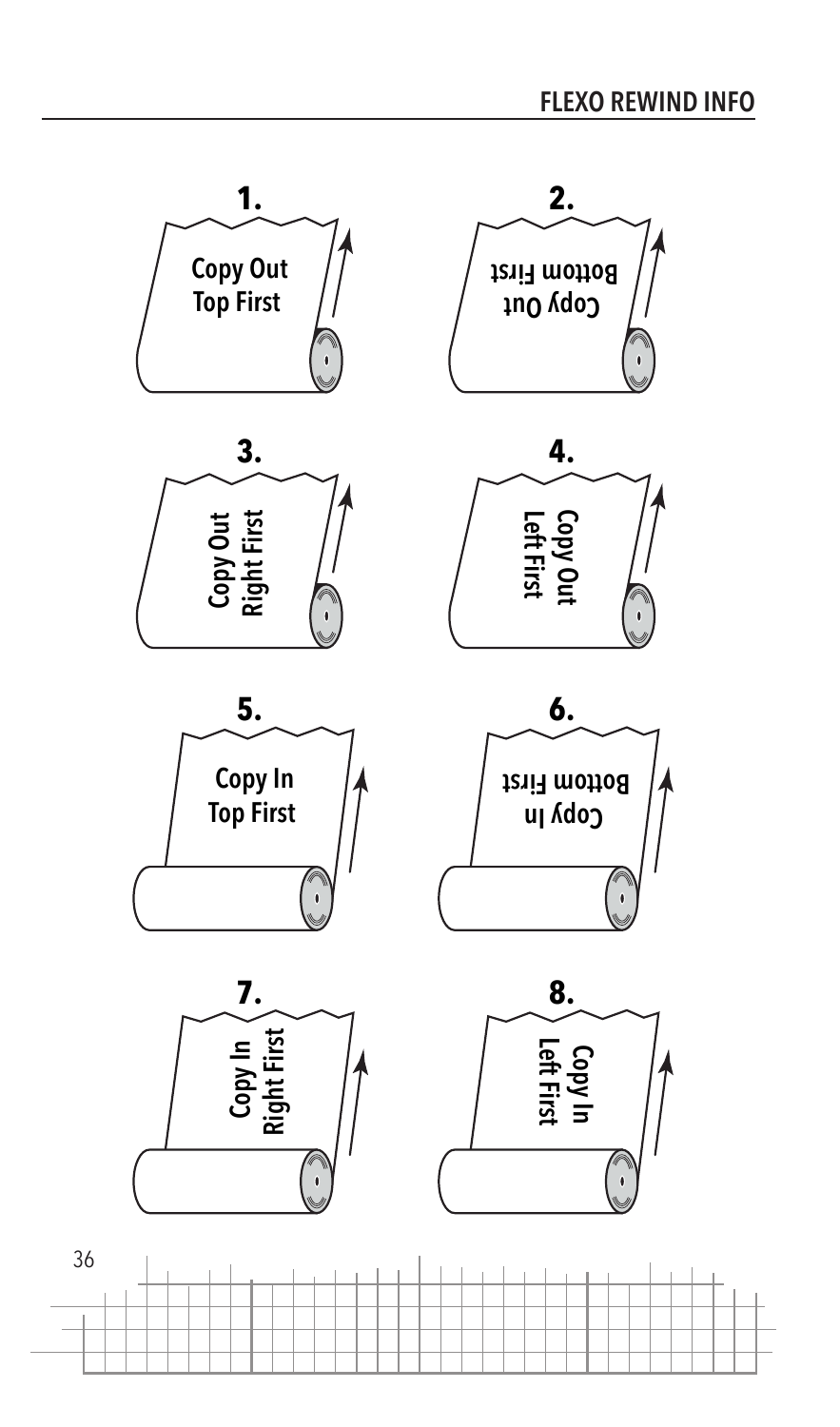## **LARGE FORMAT MATERIALS**

#### **Vinyl Banner**

Vinyl is the industry standard and a popular seller at CPCNeutek. It serves as a simple and reliable method for communicating your message at an affordable rate. Advances in printing technology now bring a full color effect for finely detailed designs and custom banners.

#### **Magnets**

Magnets are most often used as advertising on vehicles. This makes vehicle wraps an economical and efficient form of advertising in the world.

#### **Foamcore**

Foamcore Board is the extruded polystyrene foam board with clay coated liners that has set the industry standard for more than 35 years.

#### **Coroplast**

Coroplast is corrugated polypropylene with a limited exterior life. Coroplast readily accepts pressure-sensitive vinyl graphics, screen inks, and digital images. Mount in frames, on stakes or using Step-Stakes.

#### **PVC & Polystyrene**

The PVC product is a good solid substrate and can be used for any indoor (or limited outdoor) purpose. A rigid material that resists dents and cracking, it accepts pressuresensitive vinyl films, screen inks and digital imaging.

#### **White Vinyl Decal**

Opaque Gloss Adhesive Vinyl is a premium white vinyl. The adhesive offers low initial tack for repositionability during installation. Applications include interior and exterior signage, barricade graphics, decals and point of purchase.

#### **Dibond**

Dibond® is the industry's leading aluminum composite material (ACM) for more than 15 years. It is comprised of two pre-painted sheets of .012" aluminum with a solid polyethylene core. Made In USA. Provides excellent durability in outdoor applications

#### **Static Cling**

Static Clings are a great way to advertise in your window. It is a thin plastic film, which clings to the window with static electricity not with sticky adhesive residue.

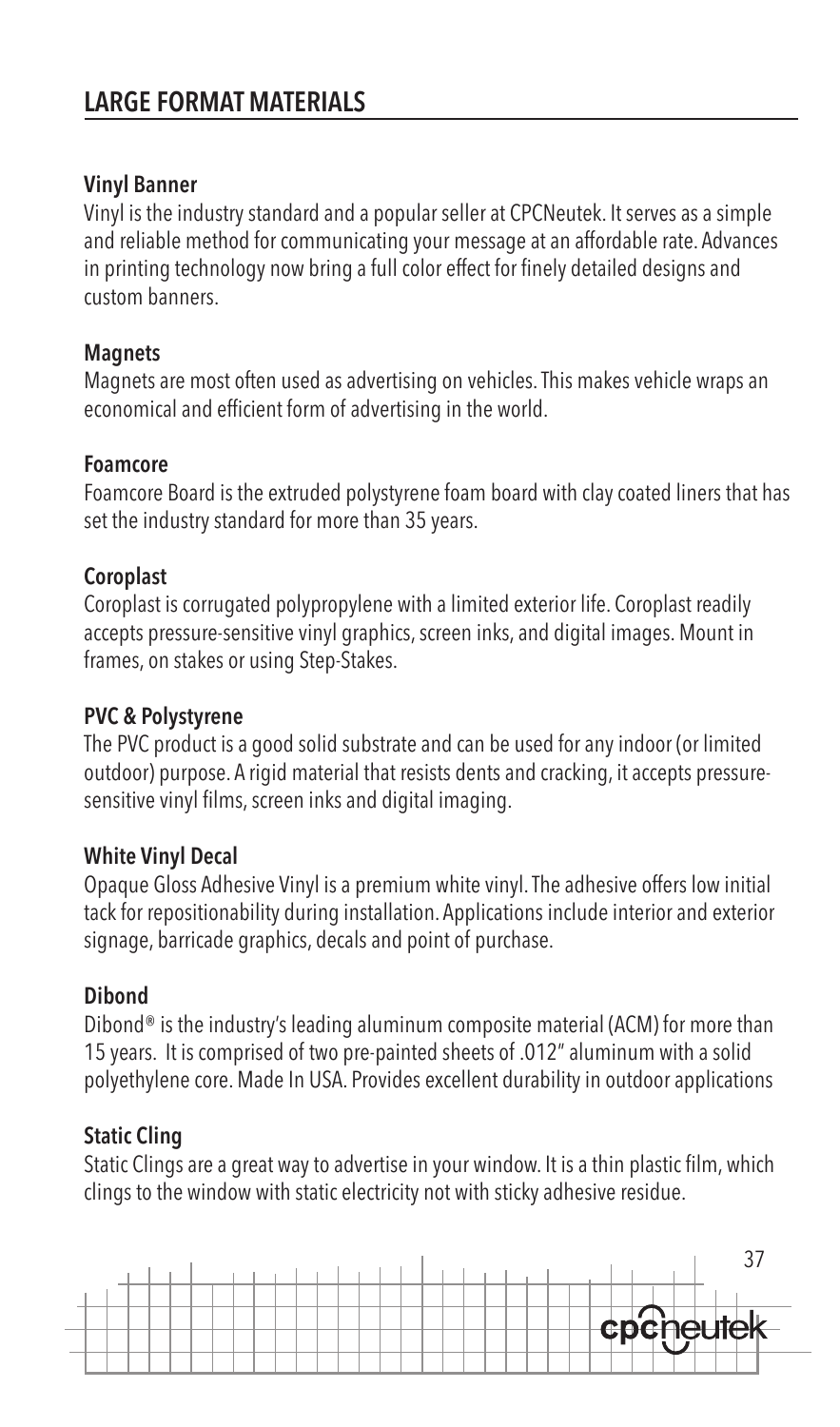### **FRACTION TO DECIMAL CONVERSION**





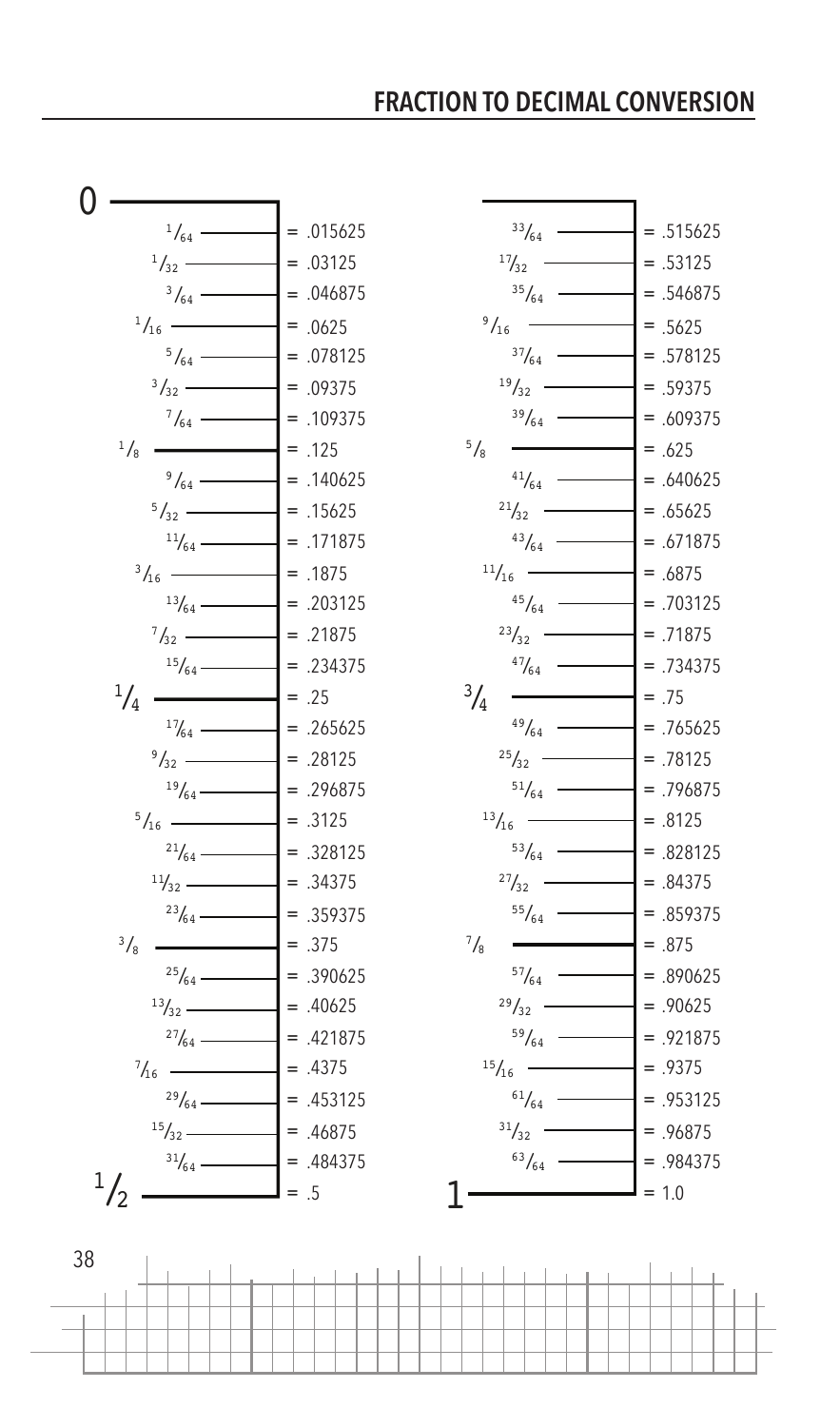## **FOLDING STYLES**



39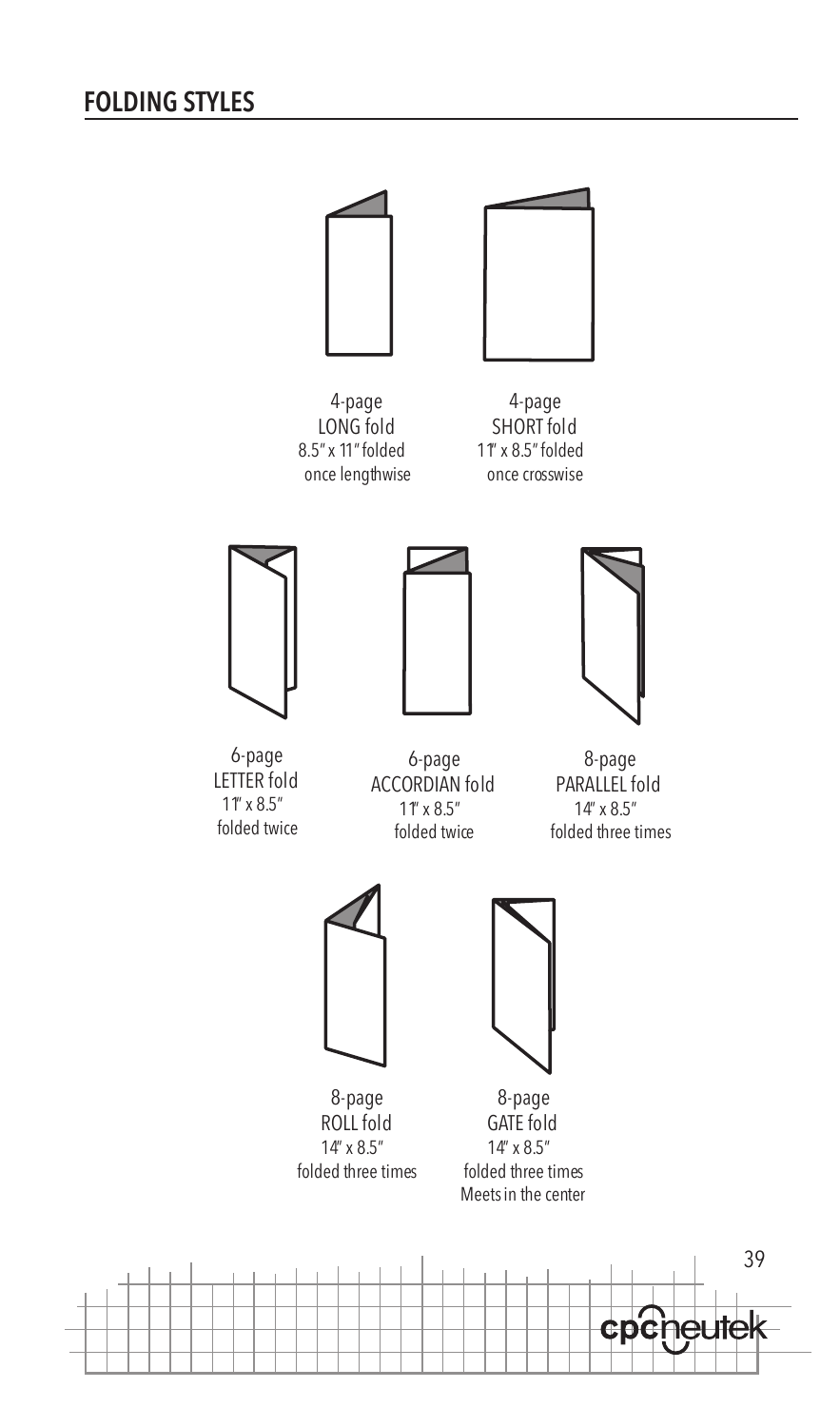### **ENVELOPE SIZE CHART**







**WINDOWS** (please inquire about window position)  $6\frac{1}{4} - 3\frac{5}{8} \times 6$  $6\frac{3}{4}$  - 3  $\frac{5}{8}$  x 6  $\frac{1}{2}$  $7 - 3\frac{3}{4} \times 6\frac{3}{4}$  $7\frac{3}{4}$  - 3  $\frac{7}{8}$  x 7  $\frac{1}{2}$ 8 (Monarch) - 3 7/8 x 7 1/2  $8\frac{5}{8}$  - A & B Window  $9 - 3\frac{7}{8} \times 8\frac{7}{8}$  $10 - 4$   $\frac{1}{8}$  x 9  $\frac{1}{2}$  $10\frac{1}{2} - 4\frac{1}{2} \times 9\frac{1}{2}$  $11 - 4\frac{1}{2} \times 10^{-3}/8$  $12 - 4\frac{3}{4} \times 11$  $13 - 4\frac{5}{8} \times 11\frac{1}{4}$  $14 - 5 \times 11$   $\frac{1}{2}$ 

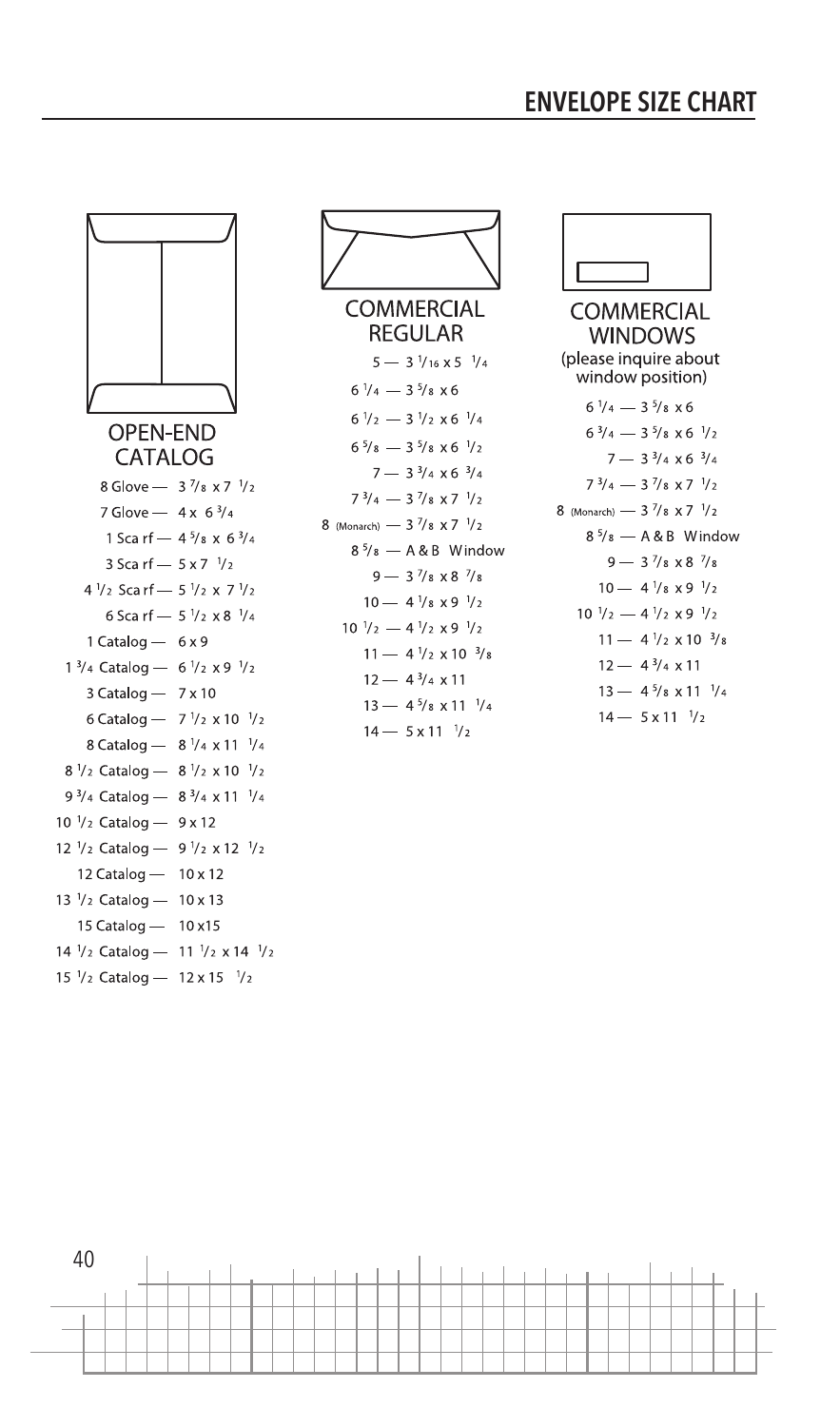### **ENVELOPE SIZE CHART**



**ANNOUNCEMENT STYLE**  $A-2$  - 4  $3/8 \times 6$  3/4  $A - 6 - 4\frac{3}{4} \times 6\frac{1}{2}$ A-7 - 5  $\frac{1}{4}$  x 7  $\frac{1}{4}$  $A - 8 - 5\frac{1}{2} \times 8\frac{1}{8}$ A-9 - 5  $\frac{3}{4}$  x 8  $\frac{3}{4}$  $A-10 - 6 \times 9$  /2 A-Long - 6 7/8 x 8 7/8



**SOUARE BOOKLET** From 4 1/2 to 9 1/2 in  $1/2$  inch increments



**REMITTANCES**  $6\frac{1}{4} - 3\frac{1}{2} \times 6$  $6\frac{1}{2} - 3\frac{1}{2} \times 6\frac{1}{4}$  $6\frac{3}{4}$  - 3  $\frac{5}{8}$  x 6  $\frac{1}{2}$  $9 - 3\frac{7}{8} \times 8\frac{7}{8}$  $10 - 4\frac{1}{8} \times 9\frac{1}{2}$ 



 $4 - 3\frac{5}{8} \times 5\frac{1}{8}$ Gladstone -  $3\frac{5}{8}$  x 7 $\frac{5}{8}$  $5 - 4\frac{1}{8} \times 5\frac{5}{8}$  $5\frac{1}{2} - 4\frac{3}{8} \times 5\frac{3}{4}$  $6 - 4\frac{3}{4} \times 6\frac{1}{2}$